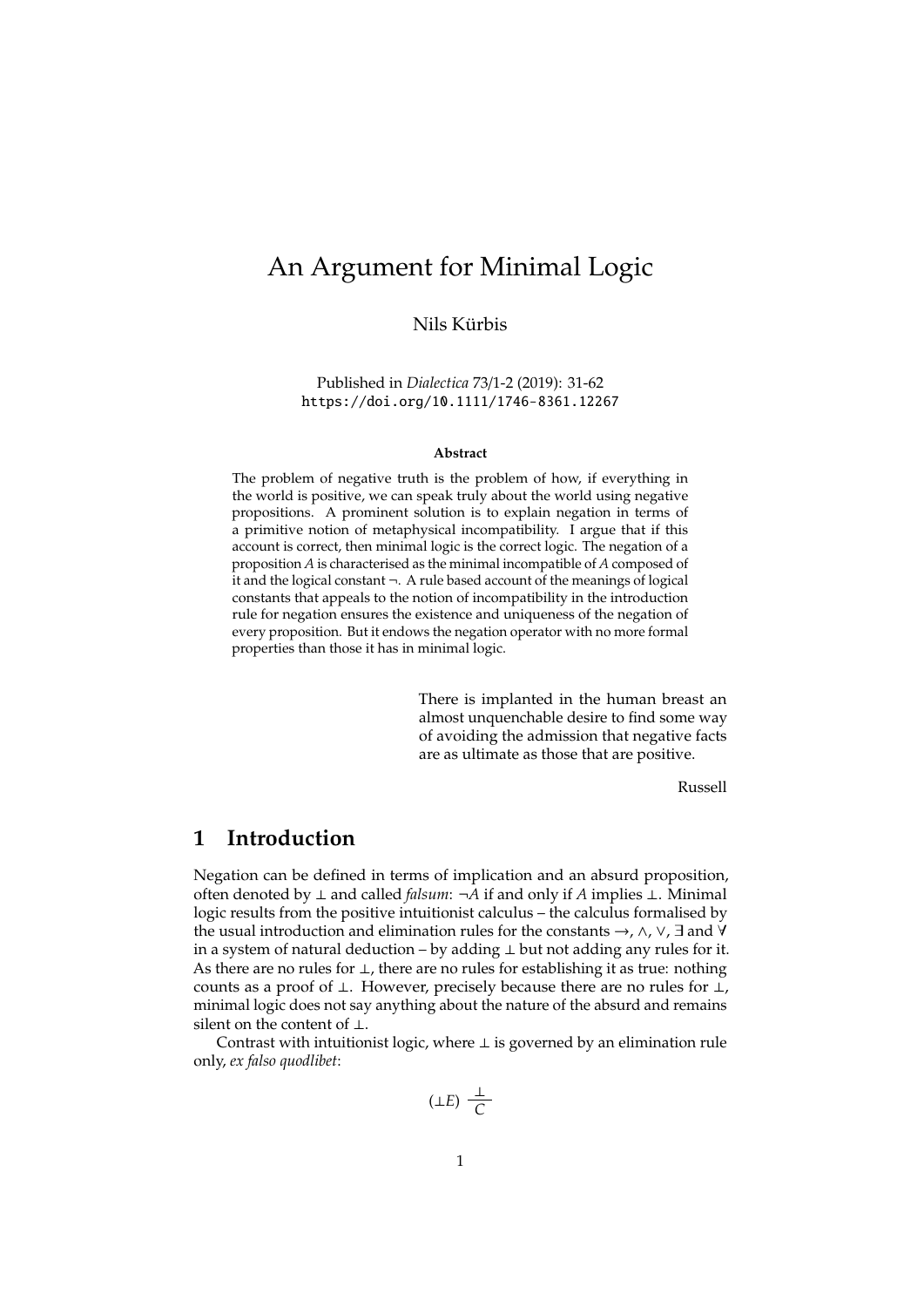In intuitionist logic, ⊥ is the ultimate absurdity: everything follows from it. As some propositions, such as  $0 = 1$ , are false, and even necessarily so, in intuitionist logic ⊥ must also be false, and even necessarily so.

While it is a prominent, if not widely adopted, position to reject classical logic and opt for intuitionist  $logic<sup>1</sup>$  minimal logic has not had many champions in the contest for the correct logic.

The received view is that minimal logic has too little to say about the symbol ⊥, and hence the symbol ¬, for them to formalise an absurd proposition and a logical constant worthy of the name 'negation'. In minimal logic, any proposition can play the role of ⊥, as long as it is considered to be one that cannot be established as true. Many agree with Milne's verdict: 'Minimal logic emerges as the logic of personal prejudice: ¬*A* is asserted when *A* entails the unacceptable.' (Milne, 1994, 66) For minimal logic it is all the same whether  $\perp$  is 'Beetroot is delicious' or ' $0 = 1'$ .

In this paper I take up the challenge and argue for minimal logic as the correct logic. More precisely, I will argue that no more than minimal logic is forthcoming as the correct logic for an explication of negation in terms of a primitive notion of *metaphysical incompatibility*, which is popular with metaphysicians grappling with the problem of *negative truth*: If everything in the world is positive, if there is only what there is, not also what there is not, then how can we speak truly about the world using negative propositions? The incompatibilist account of negation answers that the positive properties of things and what they are incompatible with determine the truths of negative propositions. To give an example, it is true that the apple is not red, because it is green, and being red is incompatible with being green. I will argue that this account of negation gives no grounds for attributing any more *formal* properties to negation than those it enjoys in minimal logic. Whether two propositions are incompatible depends on their *content*. Formal logic has little to say about the content of 'red' and 'green'. Similarly, it has little to say about incompatibility.<sup>2</sup> The appeal to incompatibility is an extra-formal element of the account of negation. It provides principles for excluding frivolous propositions from playing the role of ⊥. Thus despite only minimal logic being forthcoming as the logic for an explication of negation in terms of metaphysical incompatibility, the resulting concept of negation is a substantial one, as it is supported by a substantial metaphysics.<sup>3</sup>

#### **2 The Problems of Falsity and Negative Truth**

If I say truly that the apple is green, then this is because the apple has that colour. But how can I say truly that the apple is not red? There is only the colour the apple has, not also the colour it does not have. If I say truly that there is a hippopotamus in the zoo, then this is because of the presence of a hippo there. But how can I say truly that there is no hippopotamus in this room? There are only the presences of things in the room, not also the absence of a hippo. This,

<sup>&</sup>lt;sup>1</sup>See the work of Dummett and Prawitz, for instance (Dummett, 1978a), (Dummett, 1978b), (Prawitz, 1972), (Prawitz, 1977), (Prawitz, 2006). Weiss provides an overview (Weiss, 2002).

<sup>&</sup>lt;sup>2</sup>Aspects of incompatibility can be formalised, such as that if  $p$  and  $q$  are incompatible, then it is not possible that *p* and *q*. This can only be done once negation is in place, and so cannot be the first step for anyone wishing to explain negation in terms of incompatibility.

 ${}^{3}$ This article uses material presented in (Kürbis, 2019b, Ch 4) for a rather different purpose.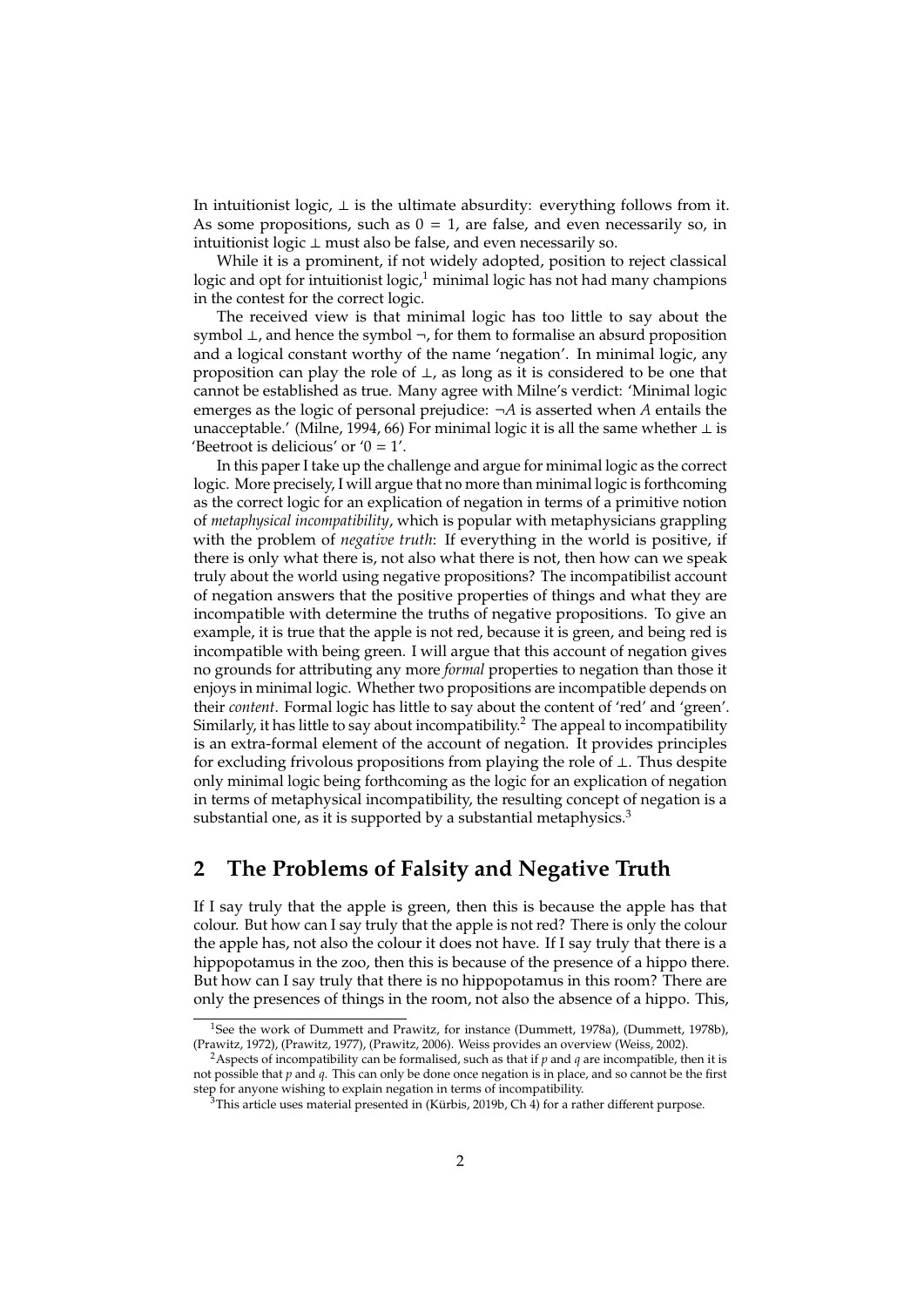in a nutshell, is the problem of negative truth. If everything in the world is positive, if there are only presences, not also absences, if there is only what there is and not also what there is not, then how can negative propositions be true of the world?

Put slightly differently, nothing corresponds to negation and that is how it should be. By using negation, we want to say what is not, and if negation did correspond to something, we should be saying what is. But now we have a problem. To speak truly is to say what is: truth corresponds to reality. So how can we speak truly using negation?

The problem of negative truth is rooted in the ancient problem of falsity: how can meaningful speech be false? The problem was raised by Parmenides, who points out that 'you could not know what is not – that cannot be done – nor indicate it.' (Fragment 2.7-8) $^4$  If speech is a kind of indicating – in speech we indicate what we are talking about – then we cannot speak about what is not, as then there is nothing to be indicated. But that, it seems, is exactly what false statements attempt to do. Parmenides concludes: 'What is there to be said and thought must needs be: for it is there for being, but nothing is not.' (Fragment 6.1-2) We cannot think about what is not, as it is not there to be thought about, and neither can we speak about it. Parmenides warns us that there is only what there is, not also what there is not: 'Never shall this be forcibly maintained, that things that are not are, but you must hold back your thought from this way of enquiry, nor let habit, born of much experience, force you down this way, by making you use an aimless eye or an ear and tongue full of meaningless sound: judge by reason the strife-encompassed refutation spoken by me.' (Fragment 7) 'Knowledge of what is not' is no knowledge at all. 'Indicating what is not' is no indicating at all. False speech would be speech about what is not, and so, if speech is to be meaningful, 'false speech' is no speech at all.

For Plato, the solution to the problem of falsity lies at the heart of semantics, epistemology and metaphysics. The line of thought that all meaningful speech is true speech and that falsity is impossible is elaborated in Socrates' encounter with the sophists Euthydemus and Dionysodorus in Plato's *Euthydemus*. Euthydemus proposes a notion of truth that is not unreasonable: 'The person who speaks what is and things that are speaks the truth.'  $(284a)^5$  Speech needs a subject matter. To speak meaningfully is to speak about something. To speak truly is to speak of what is. There is only what is, not also what is not. False speech purports to be about what is not, but then it lacks a subject matter and is not about anything, and nothing has been said. Euthydemus concludes that 'if Dionysodorus really does speak, he speaks the truth and things that are' (284c). Meaning and truth coincide.<sup>6</sup>

The *Theaetetus* spells out some of the consequences of the problem of falsity for epistemology. If we cannot think falsely, but only truly, we cannot disagree either, as disagreement requires that at least one of us is wrong. The argument of the *Euthydemus* has the consequence that there is no such thing as contradicting

<sup>4</sup> I'm quoting Parmenides after (Kirk et al., 1983).

<sup>5</sup> I'm quoting Plato after (Plato, 1997).

<sup>6</sup>The sophists' *logoi* are what MM McCabe calls *chopped*: sayings correspond one-to-one to what they are of, their *pragma*, and truth and meaning are explicated at once: 'What the *logos* means, it says, and what it says, is so.' (McCabe, 2019) My comment on McCabe's paper (Kurbis, 2019a) ¨ contains some more thoughts on the relation between ancient and contemporary questions relating to falsity.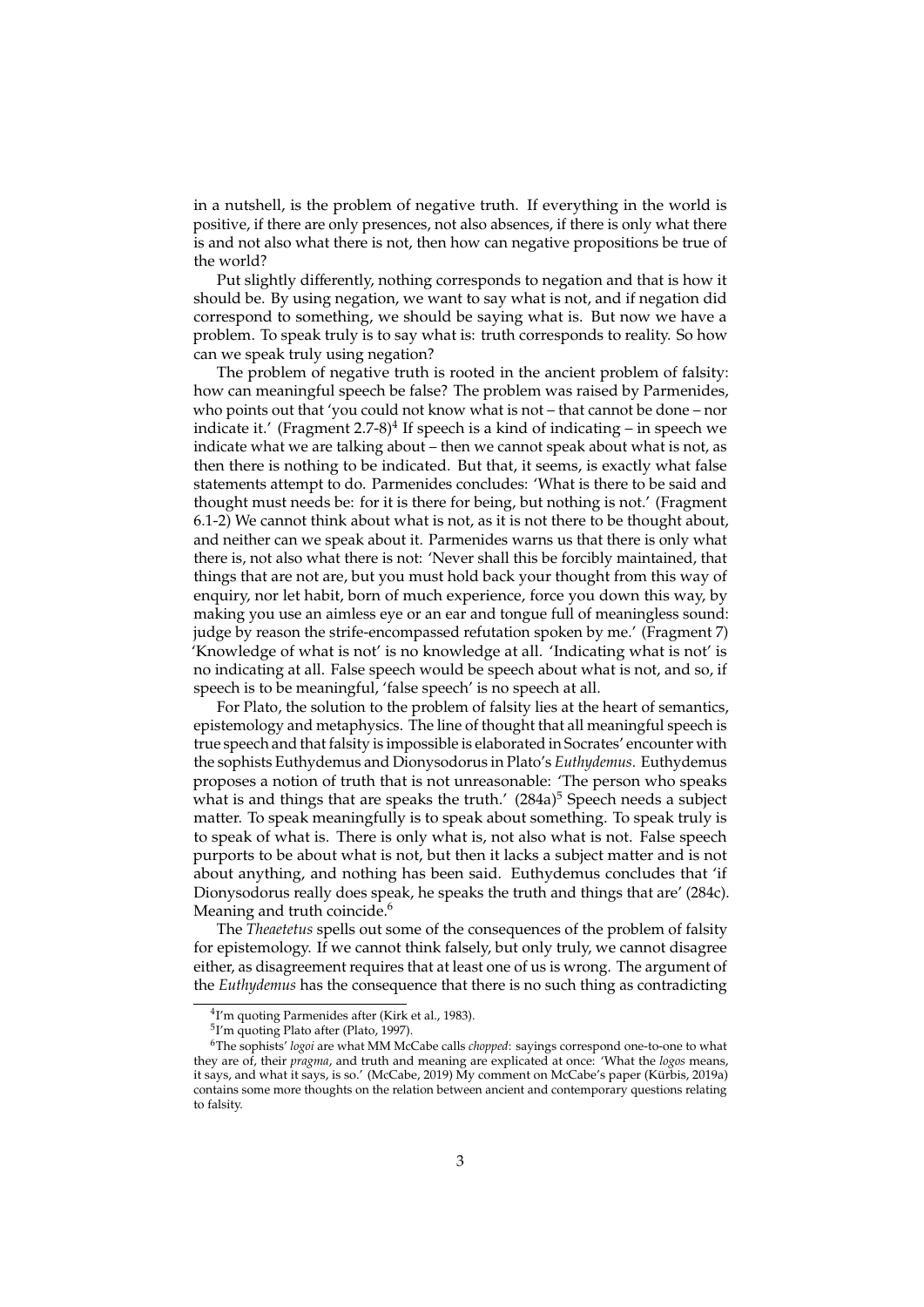each other. If I attempt to contradict you, then, if you spoke falsely, there is nothing to contradict, as you did not speak meaningfully, and if you speak truly, then either I end up speaking falsely, and hence not meaningfully, or I speak meaningfully, hence truly, and so I must speak about something other than you do. Socrates takes this to be the foundation of Protagoras' doctrine that man is the measure of all things. Its refutation is at the centre of Socrates' and Theaetetus' investigation into what knowledge is (170ff): without the possibility of getting things wrong, there can be neither knowledge nor opinion.

In the *Sophist*, Plato tackles the metaphysics of the problem. The middle section of the dialogue culminates in 'the patricide of father Parmenides'. The Eleatic Stranger is lead to 'insist by brute force both that *that which is not* somehow is, and then again that *that which is* somehow is not' (241d). He concludes that *that which is* has a share *the same* and *the di*ff*erent*. 'It seems that when we say *that which is not*, we don't say something contrary to *that which is*, but only something different from it.' (275b) Things are the same in some respects, but different in others. An appeal to the notion of difference in metaphysics avoids the embarrassment of admitting non-being.

The Eleatic Stranger's investigation also provides another fundamental aspect of the solution to the problem of falsity: Meaning is compositional and there are different functions to different parts of speech. The Eleatic Stranger observes that 'there are two ways to use your voice to indicate something about being. [...] One is called names, and the other is called verbs. [...] A verb is the sort of indication that's applied to an action. [...] And a name is the kind of spoken sign that's applied to things that perform the actions. [...] No speech is formed just from names spoken in a row, and also not from verbs that are spoken without names.' (261e-262a) Names and verbs have different functions and speech is formed by weaving together names and verbs (262c-d). 'Theaetetus' names Theaetetus, 'sits' indicates the activity of sitting, 'flies' indicates the activity of flying, and so all three are meaningful, and so are sentences formed by putting them together in the right way. The Eleatic Stranger concludes that 'if someone says things about you [Theaetetus], but says different things as the same or not beings as being, then it definitely seems that false speech really and truly arises from that kind of putting together verbs and names' (263d). 'Theaetetus flies' is, after all, about something, that is, Theaetetus and flying, but it is false because the activities of Theaetetus are different from flying.<sup>7</sup>

The problem of how false statements can be meaningful is different from the problem of negative truth, but they are related. The link is the principle that '¬*A*' is true if and only if '*A*' is false. A solution to one is also a solution to the other.

In a classic paper Molnar presents the problem of negative truth as a challenge for a satisfactory theory of truth. Molnar argues that the problem arises because we are prone to accept metaphysical assumptions which 'can be summed up in four theses:

- (i) The world is everything that exists.
- (ii) Everything that exists is positive.
- (iii) Some negative claims about the world are true.
- (iv) Every true claim about the world is made true by something that exists.

<sup>7</sup>See Denyer's and McCabe's work for more on the problem of falsity in ancient Greek philosophy. Denyer underlines the banality of Plato's solution. (Denyer, 1991) McCabe argues that there is rather more to the problem and Plato's solution than what is sketched here. See also (McCabe, 2006).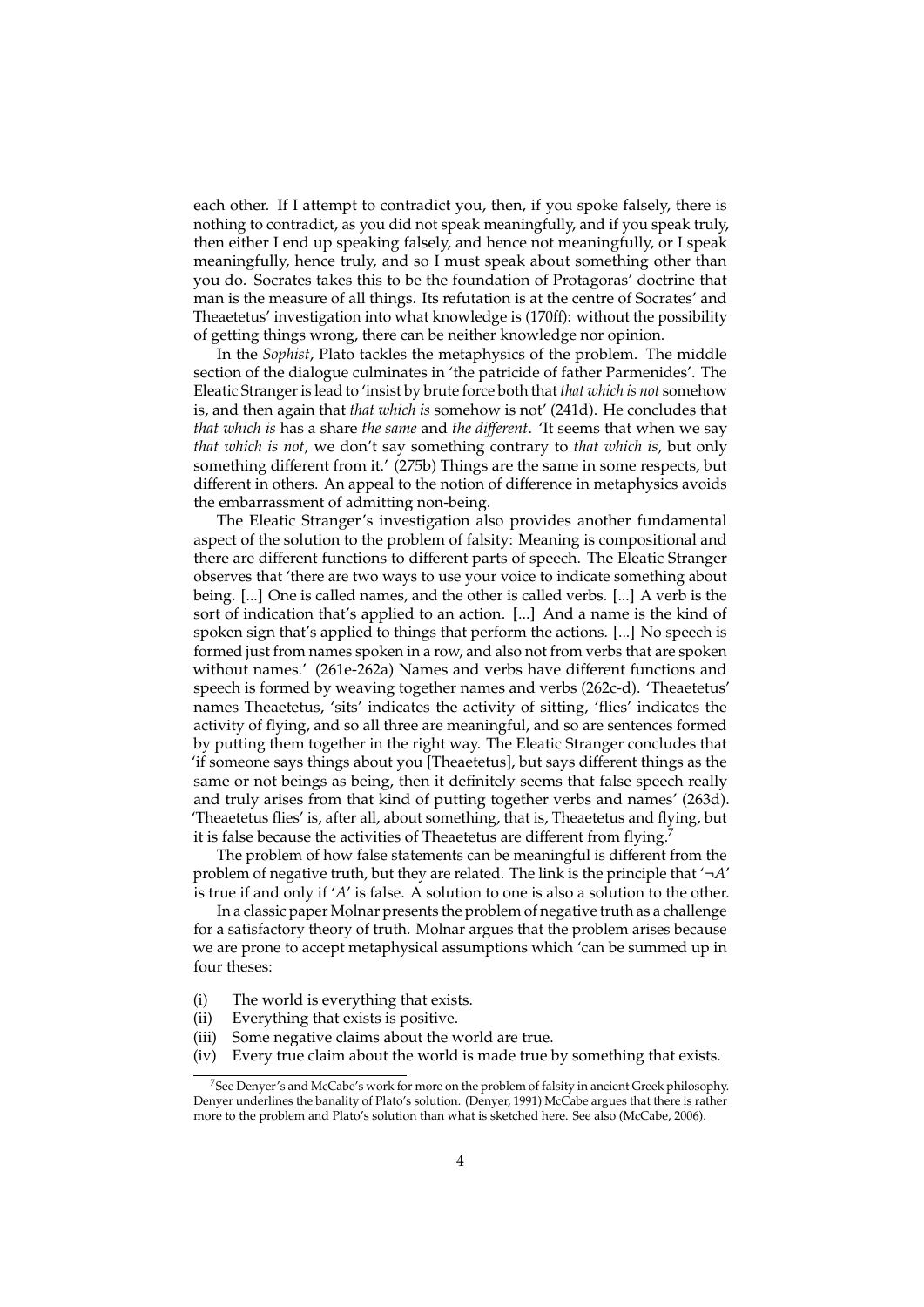(i)-(iv) jointly imply that all negative truths must have positive truthmakers.' (Molnar, 2000,  $84f$ <sup>8</sup>)<sup>8</sup> This conclusion has an odd, if not paradoxical, ring to it: 'Each of (i)-(iv) is individually plausible, but the quartet may not be co-tenable.' (Molnar, 2000, 72) The problem of negative truth arises because existence seems to be essentially positive, and it is hard to escape the pull of the correspondence theory of truth, at least when talking about worldly items such as apples and hippos. So how can we speak truly using negative propositions, if there is nothing to which they correspond?

The discussion of the *Sophist* already hinted at a solution. The next section presents a particularly attractive way of reconciling Molnar's four metaphysical theses by appealing to a primitive notion of metaphysical incompatibility. Negative truth is explained in terms of what things are and which properties are different from or incompatible with each other. This allows us to steer past the metaphysical Charybdis of which Parmenides has warned us, while not falling prey to the sophists' Scylla.

### **3 Incompatibility**

At some point in his thinking Russell accepted that there are negative facts, as that to which negative true and false statements correspond, in addition to positive facts, which are what true statements correspond to. Russell reports that his view nearly produced a riot at Harvard: 'The class would not hear of there being negative facts at all.' (Russell, 1919b, 42) Many philosophers share Mumford's sentiments towards negative facts: they are 'too mysterious to be taken seriously. [Molnar's principle] (ii) has almost a ring of aprioricity about it. How can these facts exist and be negative? Indeed, how can any existent really be negative?' (Mumford, 2007, 49)<sup>9</sup> One way of avoiding negative facts is to appeal to a primitive notion of metaphysical incompatibility.

Reacting to Russell's Harvard lectures, Demos spelled out an account of negative truths in terms of positive ones and a relation of incompatibility, which he calls 'opposition' or 'contrariety'. Demos proposed that 'a particular and simple negative proposition is of the form "not-p is true," where p is any positive proposition, and "not" means "an opposite or a contrary of". As such, a negative proposition constitutes description of some true positive proposition in terms of the relation of opposition which the latter sustains to some other positive proposition.' (Demos, 1917, 193f). For instance, 'John is not at home' describes a proposition which is a contrary of 'John is at home', such as 'John is at the store': it conveys 'the statement "The true proposition, or the truth as to John's whereabouts, is a contrary of the proposition, "John is at home".' (Demos, 1917, 194) Demos concludes that 'through the definition of negative propositions just offered, the world of positive objects is re-established as the ultimate term of reference in all assertions of a particular nature. Negative propositions refer to positive propositions and positive propositions in their turn assert positive facts.

 $8$ Molnar's conclusion follows from (ii) and (iv) alone. (iii) ensures that it is not vacuously true. (i) is redundant. I argue elsewhere that maybe (iv) was meant to be 'Every true claim about the world is made true by something in the world'. Then (i) is no longer redundant if it means 'Everything in the world exists'. See (Kürbis, 2018).

<sup>&</sup>lt;sup>9</sup>Mumford's 'solution is that there are no negative truths.' (Mumford, 2007, 51) I heard of no riots at the Aristotelean Society in the mid 2000s, but I'm not sure a more boisterous audience would have accepted Mumford's presentation quietly.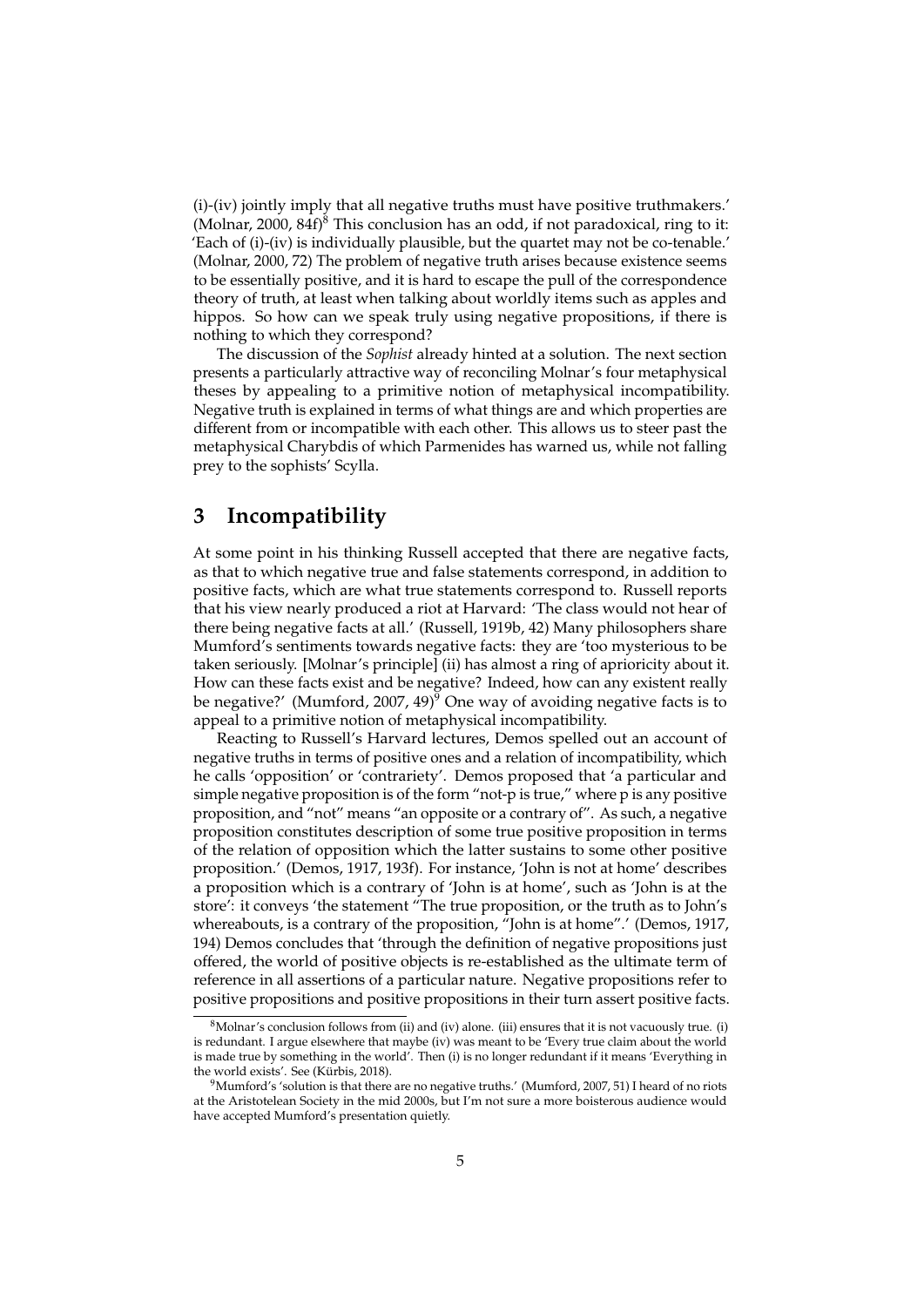In both cases there is reference to the latter, but in the first case the reference is indirect, and in the second direct.' (Demos, 1917, 194) As the problem of negative truth arises already for simple or atomic propositions, I will follow Demos and restrict consideration to these cases.

Demos's rejection of the view that there are negative facts is motivated by empiricist epistemology: 'The reason why such a view must not be entertained is the empirical consideration that strictly negative facts are nowhere to be met with in experience, and that any knowledge of a negative nature seems to be derived from perception of a positive kind.' (Demos, 1917, 189) Empiricists before Demos were also concerned with the problem of negative truth. In *Elements of Philosophy*, Hobbes discusses the semantics of negation:

Positive names are those that are applied because of the similarity, equality or identity of objects thought; negative ones are those that are applied because of distinctness or dissimilarity or difference. [...] But the positive names are prior to the negative ones, because, unless the former existed beforehand, there could be no use of the latter. For when the name 'white' was applied to certain things, and following thereafter the names *black*, *dark coloured*, *diaphanous* etc. to other things, it was not possible to comprise of all things that are dissimilar to *white*, which are infinite in number, in one name, except through the negation of *white*, that is, the name *not white* or something equivalent, in which *white* is repeated (just as it is in *dissimilar to white*). And so by these negative names we call to mind and signify that of which we are not thinking.<sup>10</sup>

Locke concurs and writes that 'negative or privative words cannot be said properly to belong to, or signify no ideas: for then they would be perfectly insignificant sounds; but they relate to positive ideas, and signify their absence.' (Locke, 1979, bk III, ch 1, §4) For Hobbes and Locke, the meanings of negative expressions are derivative of the meanings of positive ones, and so negative truths are secondary to positive truths.

More recently, Price argued that 'the apprehension of incompatibility [is] an ability more primitive than the use of negation' (Price, 1990, 226). He explains negation by proposing that 'it is appropriate to deny a proposition *P* (or assert ¬*P*) when there is some proposition *Q* such that one believes that *Q* and takes *P* and *Q* to be incompatible' (Price, 1990, 231). Price accepts that in principle, we never need to have recourse to negative propositions: 'In practice, almost everything we want to say can be expressed in what is overtly a positive form. ("Yes, we are free of bananas, we are totally free of them all", for example.) Of course, this might not be true of every language. But it seems likely to be true of natural languages; which suggests that the point of negation does not lie in extending the expressive power of language.' (Price, 1990, 223) Negation, according to Price, is needed only for pragmatic reasons. But this additional thought is not one to which an incompatibility theorists need to committed. As suggested by Hobbes, there may be no expressions other than ones using negation or something similar that cover the indefinite amount of cases referred to in negative terms.

 $10$ My translation after (Hobbes, 2000, ch 2, §7).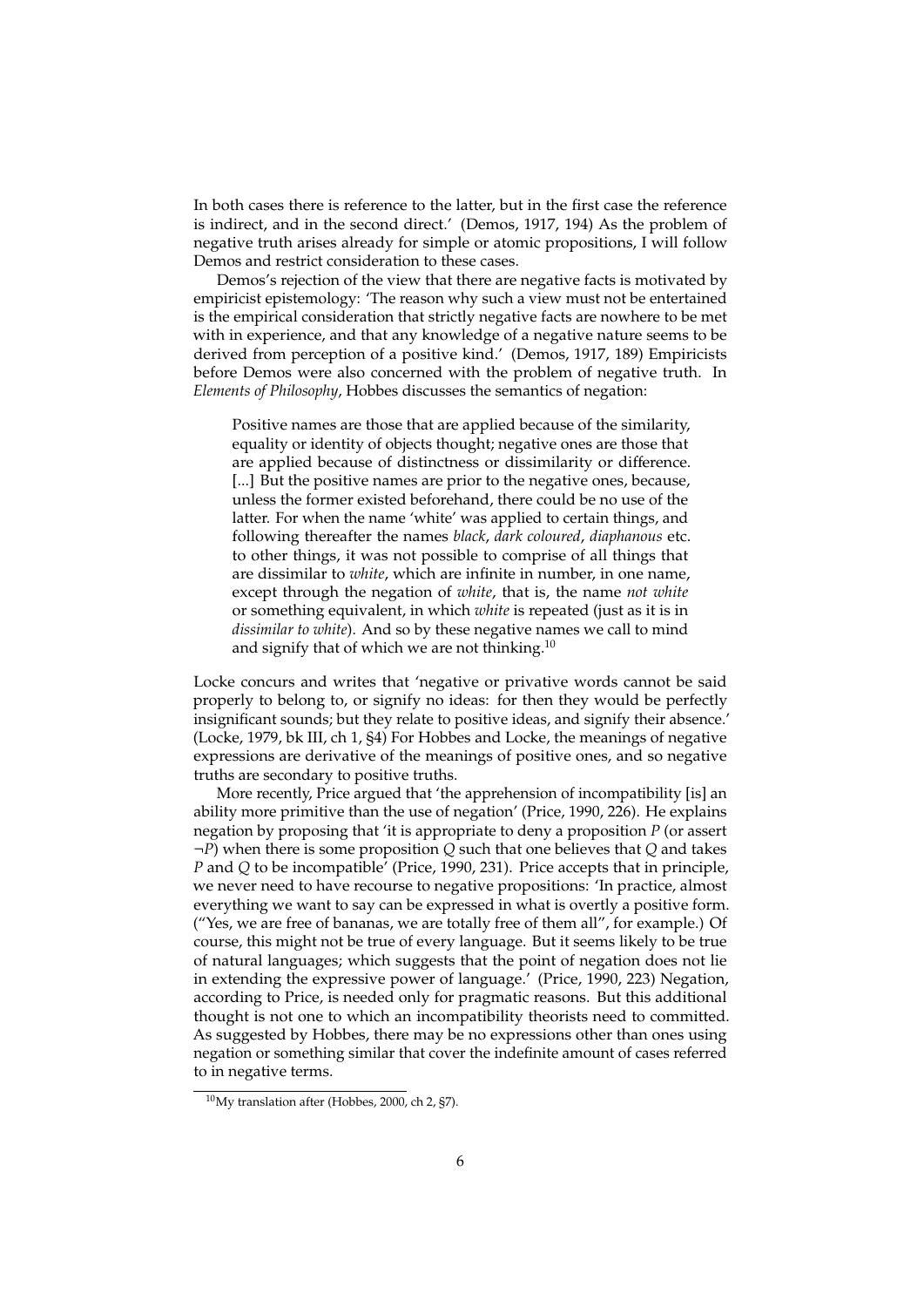These epistemological concerns exhibit once more, as did the discussion of Plato, the wide-ranging issues surrounding negation and negative truth. Explaining negation in terms of incompatibility may be advantageous in more than one area of philosophy. In the sections to follow, however, I will focus on the semantics of negation based on the metaphysics of incompatibility.

Some more examples may not come amiss to give further substance to the claim that the things there are and what their properties are incompatible with suffice to explain negative truths.

Sitting in the gymnasium is incompatible with flying. Assuming Theaetetus has followed Theodorus' invitation, his activity of sitting besides Socrates in the gymnasium suffices to guarantee the truth of 'Theaetetus does not fly'.

Concerning the hippopotamus that is not in my room, Cheyne and Pigden argue that the 'great big positive fact (or collection of facts)' *the room as it actually is*'necessitates or makes true the proposition that there is no hippopotamus in the room.' (Cheyne and Pigden, 2006, 255) Had there been a hippo in the room, that fact would not have existed. Containing intact furniture, books on shelves and an unscathed philosopher is incompatible with a room containing a hippopotamus, and that suffices to guarantee the truth of 'There is no hippopotamus in the room'.

Veber, too, emphasises that large, positive facts are the truthmakers of negative truths. 'If the truth of  $Q$  is incompatible with the truth of  $P$  then  $P$ will entail Not-Q and thus P's truthmaker will function as Not-Q's truthmaker as well. Provided that every negative truth is entailed by some set of positive truths with positive truthmakers, negative truths can be made true by positive facts.' (Veber, 2008, 82) That neither the Great Wall of China nor a golf ball are in my coffee cup can be established by adducing a sufficient amount of positive facts. In the first case, 'that the cup has certain dimensions and that the Wall has certain dimensions are metaphysically incompatible with the Wall being contained in the cup' (Veber, 2008, 83). The dimensions of the cup and the Great Wall of China both constitute positive facts, and they suffice to guarantee the truth of 'The Great Wall of China is not in my coffee cup'. In the second case, 'truths about the distribution of air (or coffee) molecules inside the cup' are incompatible with a golf ball being in it, because golf balls are made of 'rubber or hard plastic' and that 'an air (or coffee) molecule is located in a certain place at a certain time is incompatible with a molecule of rubber or hard plastic being there' (Veber, 2008, 83). These positive facts suffice to guarantee that 'There is no golf ball in my coffee cup' is true.

I admit that I may not have established beyond reasonable doubt that negative truth can be explained in terms of a primitive notion of metaphysical incompatibility. Sceptics are invited to apply *modus tollens*, if their preferred logic is not minimal logic. But the view is well motivated and interesting. The next section takes a closer look at Demos's account of the meaning of negative propositions and a problem that a satisfactory definition of negation in terms of incompatibility must avoid.<sup>11</sup>

 $11$ For opposition to the present account of negation, see (Armstrong, 2004, 55ff), (Kürbis, 2019b, Ch 4), (Molnar, 2000, Sec II), (Taylor, 1952) and (Taylor, 1953). The last paper is a response to a paper of Ayer's on delineating negative and positive propositions. (Ayer, 1952) For the problem of negative truth to get off the ground no general account of this distinction is needed. One example of a negative truth suffices. Russell argued that Demos's view has no methodological advantage, and in fact some disadvantages, over the view that there are negative facts, and that it is circular, if the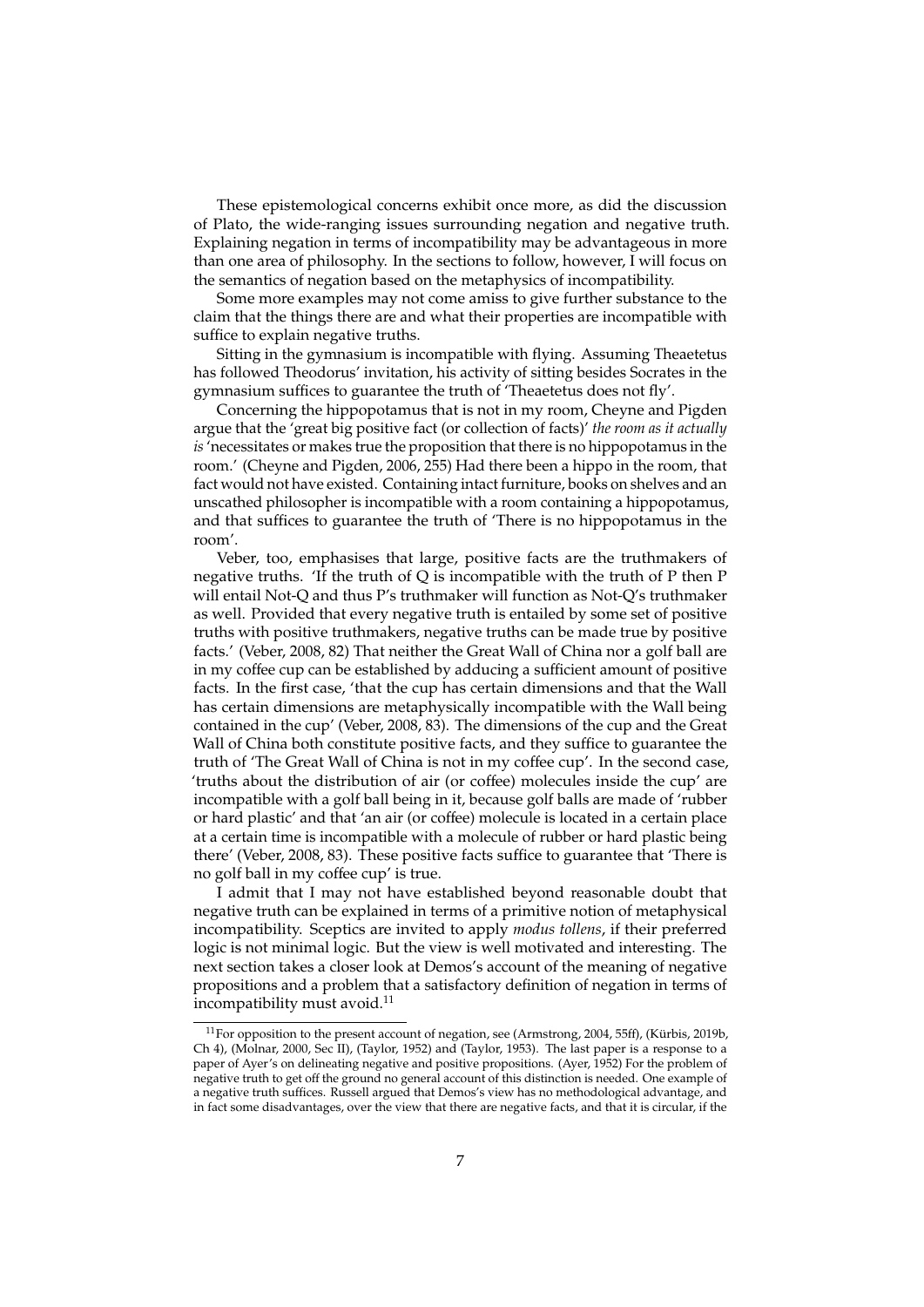#### **4 Negation as Incompatibility**

According to Demos, negative propositions are descriptions of positive ones. This view, however, must be rejected. Negation is a sentential operator, not a description operator. Demos explains the meaning of 'not-p is true' as 'an opposite or contrary of p is true', but he fails to explain the meaning 'not-p'. 'Not-p' cannot mean 'an opposite or contrary of p'. The latter cannot be embedded in contexts where 'not-p' can be embedded, such as 'If q then not-p': 'If q then an opposite or contrary of p' is ill-formed. The phrase 'an opposite or contrary of p' is a description of a proposition, not a proposition. Demos is guilty of confusing two uses of 'is true': It is a predicate in 'an opposite or contrary of p is true' and a sentential operator in 'not-p is true'. If we settle Demos with a use-mention confusion, he can only count as having explained the meaning of propositions of the form 'not-p' when they are *mentioned*, where he should have explained their *use*. It is the use of negation that we are after.

Demos also fails to address the problem of falsity for negative propositions. Demos writes: 'In general, in negative assertion I am referring descriptively to that proposition which is true. Thus, when I say that "John is not at home," I have reference to where, as a matter of fact, John is, that is, to the true proposition about John, and my statement is "An opposite of 'John is at home' is true," or, "The true proposition (the truth) is an opposite of 'John is at home'.".' (Demos, 1917, 193) If 'John is not at home' is true, according to Demos it describes the true proposition 'John is at the store', supposing that John is indeed at the store, or some other proposition that truly states his whereabouts. But what does 'not-p' mean when it is false? If 'not-p' is true, we can grant Demos that there is a unique true proposition that is incompatible with p and to which 'not-p' refers. But if 'not-p' is false, there is no true proposition it can refer to. Demos does not have an account of what false negative propositions mean. If the apple is green and I say falsely 'The apple is not green', I cannot have reference to which colour, as a matter of fact, the apple has, that is, to the true proposition about the apple, as the one thing I certainly to not wish to say with 'The apple is not green' is that the apple is green. And because there is, in general, no guarantee that there is only one proposition that is incompatible with p, it is not open to Demos to handle the case where 'not-p' is false by having recourse to his other characterisation of the meaning of 'not-p' as 'An opposite of p is true', as this may refer to more than one proposition. The best Demos can do would be to admit that if the apple is green, 'The apple is not green' may mean 'The apple is red', or 'The apple is blue', or 'The apple is yellow' etc., for any colour incompatible with green. But the negation of 'The apple is green' should be a unique proposition.<sup>12</sup>

Three desiderata for a satisfactory explanation of negation in terms of

aim is to avoid negative notions, as incompatibility is itself negative. (Russell, 1919a, 5f), (Russell, 1919b, 43ff) Ryle also argued for the existence of negative facts (Ryle, 1929). Ironically the original version of Ryle's paper got lost, and it had to be rewritten.

 $12$ Clearly Demos does not countenance the option that if the apple is green, 'The apple is not green' means the disjunction of the propositions incompatible with it 'The apple is green'. 'The apple is green' is a simple proposition, and anyone relegating negative propositions to the secondary status of having only indirect reference to facts, because negative facts are nowhere to be met with in experience, should treat disjunctive propositions equally: we should expect a true disjunctive proposition to refer indirectly to the fact in virtue of which it is true. Besides, the problem of falsity arises once more for false disjunctions.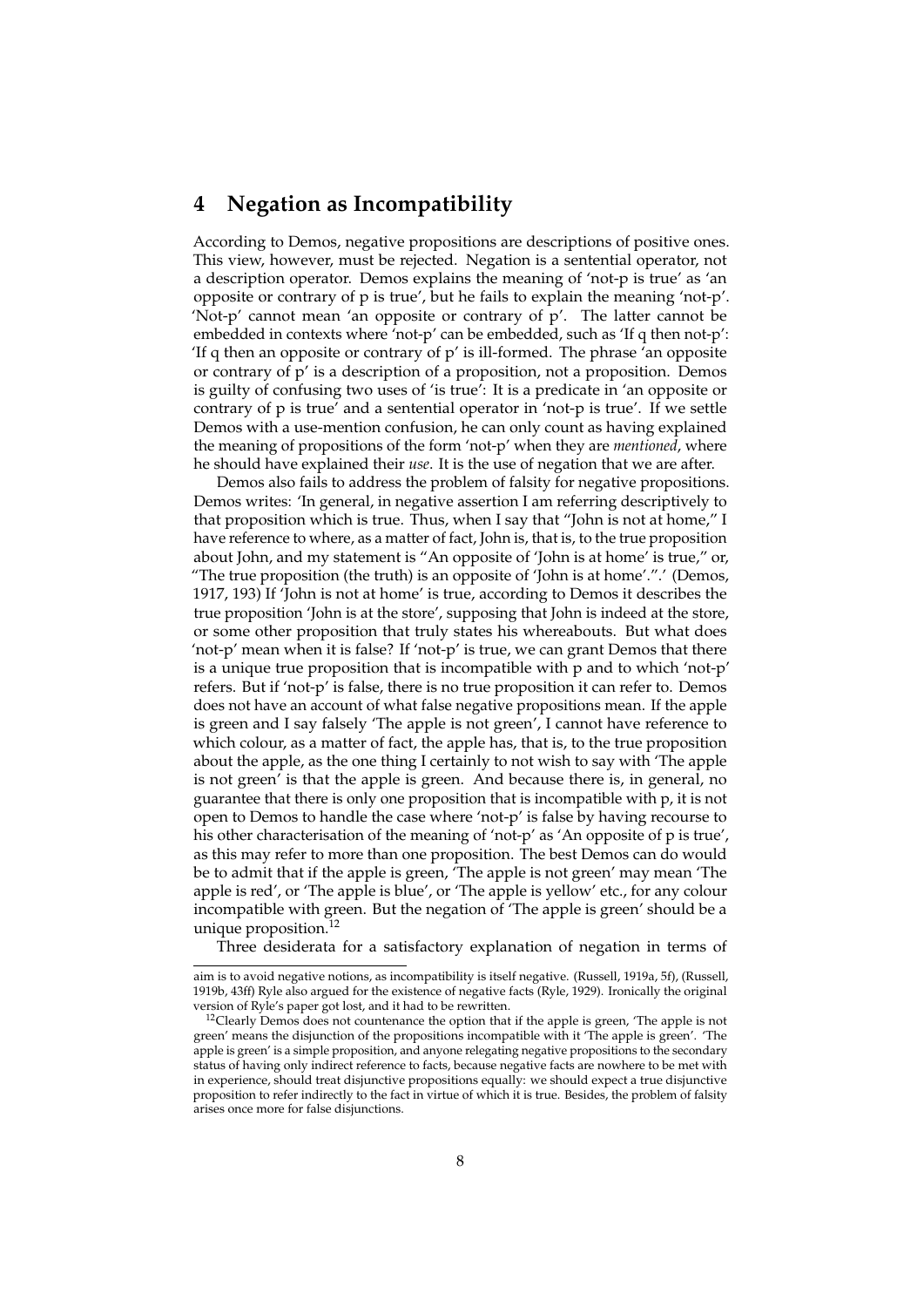incompatibility emerge. (i) The specification of the meaning of a negated proposition must be independent of whether the proposition is true or false. (ii) It must guarantee that 'not-p' is a unique proposition, determined by p and what it is incompatible with. (iii) Even though this is often left implicit, it must include or imply that ¬*A* is incompatible with *A*.

A definition of negation one finds in the literature on incompatibility, namely that  $\neg A$  if and only if for some *B*, *B* and *B* is incompatible with *A*, does not satisfy the second desideratum. Various propositions incompatible with *A* can play the role of the definiendum  $\neg A$ . Being transparent is incompatible with being opaque. So if the glass is transparent, then there is a proposition *B* such that *B* and *B* is incompatible with 'The glass is opaque'. Conversely, as the glass is either opaque or transparent, if there is a proposition *B* such that *B* and *B* is incompatible with 'The glass is opaque', then the glass is transparent. Hence 'The glass is transparent' can take the place of 'The glass is not opaque' in the definition. Being purple, blue, green, yellow or orange is incompatible with being red. So if the apple is red, then there is a proposition *B* such that *B* and *B* is incompatible with 'The apple is purple, blue, green, yellow or orange'. Conversely, as the apple is either purple, blue, green, yellow, orange or red, if there is a proposition *B* such that *B* and *B* is incompatible with 'The apple is purple, blue, green, yellow or orange', then the apple is red. Hence 'The apple is red' can take the place of 'The apple is not purple, blue, green, yellow or orange' in the definition. For a satisfactory explanation of negation in terms of incompatibility a few more things need to be said about why the definition of ¬*A* defines *negation* rather than an operator that picks out some proposition or other amongst the ones incompatible with *A*.

### **5 Negation as Minimal Incompatibility**

The moral to be drawn from the last section is that there must be more to a specification of the meaning of negation in terms of incompatibility than that ¬*A* if and only if there is a *B* such that *B* and *A* is incompatible with *B*, and that ¬*A* is incompatible with *A*. The negation of *A* is not just any incompatible of *A*, but a distinguished one amongst them.

Useful material for a more precise characterisation of negation has been made explicit by Brandom:

The notion of incompatibility can be thought of as a sort of vectorproduct of a *negative* component and a *modal* component. It is *non*-com*possibility*. To use this semantic notion to introduce a negation operator into the object language, we must somehow isolate and express explicitly that negative component. The general semantic model we are working with represents the content expressed by a sentence by the set of sets of sentences incompatible with it. So what we are looking for is a way of computing what is incompatible with negated sentences (and, more generally, with sets of sentences containing them). [...]

Incompatible sentences are Aristotelian *contraries*. A sentence and its negation are *contradictories*. What is the relation between these? Well, the contradictory is *a* contrary: any sentence is incompatible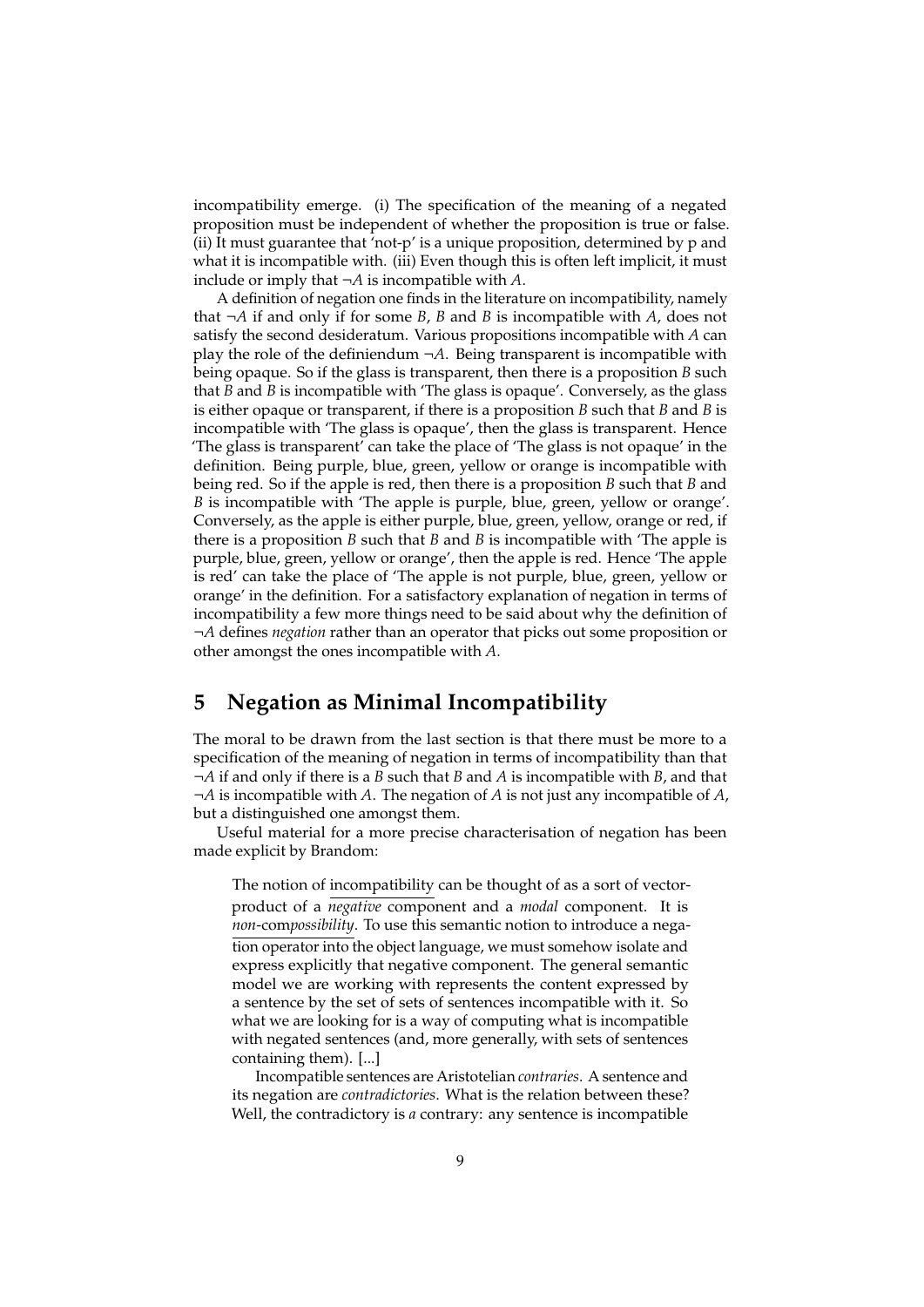with its negation. What distinguishes the contradictory of a sentence from all the rest of its contraries? The contradictory is the *minimal* contrary: the one that is entailed by all the rest. Thus every contrary of 'Plane figure *f* is a circle'—for instance '*f* is a triangle,' '*f* is an octagon,' and so on—entails '*f* is not a circle.' *Blue*, *green*, *yellow* all entail *not-red*. [...] *q* is the negation of *p* just in case *q* is the minimal incompatible of *p*: the one entailed by everything else incompatible with it. (Brandom, 2008, 126f)

Peacocke expresses virtually the same thoughts about negation:

What is primitively obvious to anyone understanding negation is just that  $\neg A$  is incompatible with  $\overline{A}$ . [...] It takes further reflection to realize that ¬*A* is also the weakest condition incompatible with *A*. [...] It is precisely because  $\neg A$  is the weakest condition incompatible with *A* that  $(\neg I)$  is a valid rule  $[...]$ 

$$
(\neg I) \qquad \begin{array}{ccc} \overline{A} & \overline{A} \\ \Pi & \Sigma \\ \neg B & B \\ \neg A \end{array}
$$

If ¬*A* were not the weakest condition incompatible with *A*, then from the fact that from *A* (and other assumptions) one can derive incompatible propositions, one would not be able to conclude that ¬*A*. It would be a *non sequitur*, since the premises would not have excluded the possibility that something holds which is incompatible with *A*, but which does not imply this stronger 'negation'. (Peacocke, 1987, 163 $f$ <sup>13</sup>

Peacocke's notion of weakness is equivalent to Brandom's notion of minimality. Peacocke's argument is somewhat compressed, but it can be spelled out. If ¬*A* was not the weakest incompatible of *A*, then, if *B* and ¬*B* have been derived from *A*, it may be that, rather than  $\neg A$ , some other proposition  $\Phi$  that is incompatible with *A* should have to be derived and *A* discharged:

$$
\begin{array}{c|cc}\n\hline\n\overline{A} & i & \overline{A} & i \\
\hline\n\Pi & \Sigma & \\
\hline\n\neg B & B & \\
\hline\n\Phi & \n\end{array}
$$

If, however, it can be shown that  $\Phi$  entails  $\neg A$ , then  $\neg A$  is the weakest proposition incompatible with  $A$ , and so  $\neg A$  can always be deduced in the circumstance. This is possible by appealing to a more general introduction rule for  $\neg$  that Peacocke alludes to in the paragraph following the statement of (¬*I*): If *A* entails incompatible propositions  $B_1$  and  $B_2$ , then  $\neg A$ :

$$
(\neg I^{Inc}) \qquad \frac{\overline{A}^{i}}{\Pi} \sum_{\substack{B_1 \\ \neg A}}^{i} i
$$

<sup>&</sup>lt;sup>13</sup>Notation slightly adapted.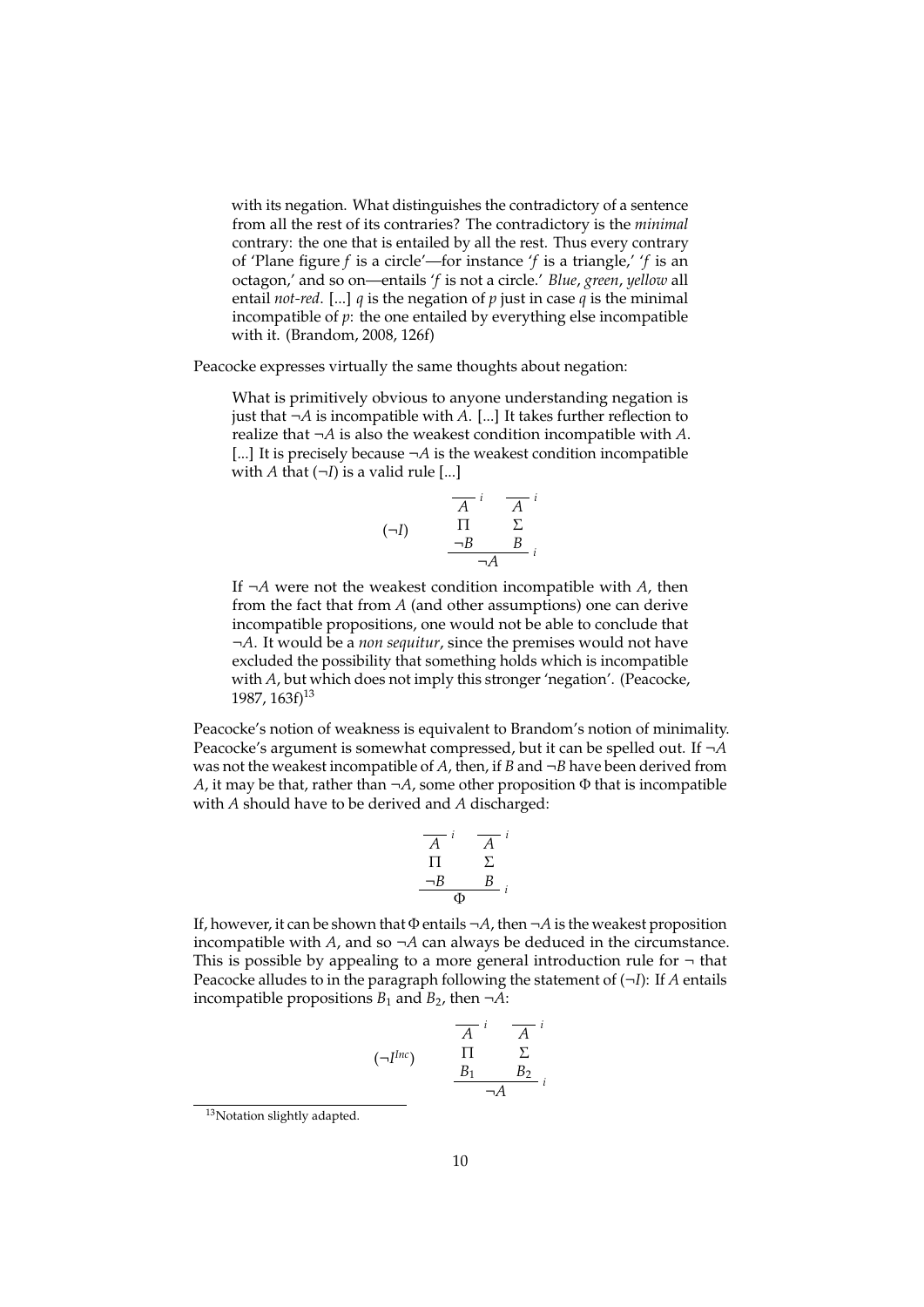*Ex hypothesi*,  $\Phi$  is incompatible with *A*, so by  $(\neg I^{Inc})$  it entails  $\neg A$ :

$$
\frac{\Phi \qquad \qquad \overline{A}^{1}}{\neg A}^{1}
$$

This holds for whatever proposition Φ might be, and thus, because (¬*I Inc*) is valid, ¬*A* is the weakest proposition incompatible with *A*: Any proposition incompatible with *A* entails  $\neg A$ . Hence if  $\neg A$  was not the weakest proposition incompatible with  $A$ ,  $(\neg I^{Inc})$  would be invalid.

Peacocke argues that his account validates classical logic, as 'once a thinker has worked out that  $\neg A$  is quite generally the weakest condition incompatible with *A*, for arbitrary *A*, he is in a position to infer that double negation elimination is valid. Anything incompatible with¬*A*, i.e. something which entails¬¬*A*, must also entail  $A$  too—on pain of  $\neg A$  not being the weakest condition incompatible with *A*.' (Peacocke, 1987, 164) I'll scrutinise Peacocke's argument in due course. In the next section I'll argue that, although Brandom and Peacocke are on the right path to a solution to the problem that ended the previous section, a little more is needed to solve it.

#### **6 Negation as a Logical Constant**

According to Brandom and Peacocke, for each proposition, there are propositions incompatible with it and some entailments hold between them. The negation of *A* is a proposition amongst the propositions incompatible with *A* such that each of them entails it, and there is exactly one such proposition. The negation of *A* is the minimal incompatible of *A*. Brandom and Peacocke need to guarantee that *there is* a minimal incompatible of each proposition and that there is *only one* of them. Call these the existence problem and the uniqueness problem.

Take, once more, the pair of propositions '*a* is opaque' and '*a* is transparent'. *a* is transparent if and only if *a* is not opaque, so '*a* is transparent' stands in the same inferential relations to other propositions as '*a* is not opaque', and thus the two propositions have the same inferential role. In case the discharged assumption *A* in Peacocke's (¬*I*) is '*a* is opaque', '*a* is transparent' can play the role of the conclusion  $\neg A$ . Nonetheless, one would probably want to say that '*a* is not opaque' and '*a* is transparent' do not mean the same. There seem to be examples of sentences not containing negation that stand in exactly the same inferential relations to other sentences as the negation of some sentence. Such sentences are as much minimal incompatibles as negations. Nonetheless we may not want to call them negations, as they do not contain the negation operator, just as we may not want to call 'The glass is opaque' and 'The glass is transparent' negations of each other. Similarly for '*a* is not red' and '*a* is purple, blue, green, yellow or orange'. Uniqueness of minimal incompatibles cannot be guaranteed as nothing in this notion rules out different propositions from standing in the relation of minimal incompatibility to a given proposition. Hence, in the general fashion in which it is stated in the first paragraph of this section, the uniqueness problem has no solution.<sup>14</sup>

<sup>&</sup>lt;sup>14</sup>Wright also raises the issue that a proposition may have more than one minimal incompatible. (Wright, 1993, 124)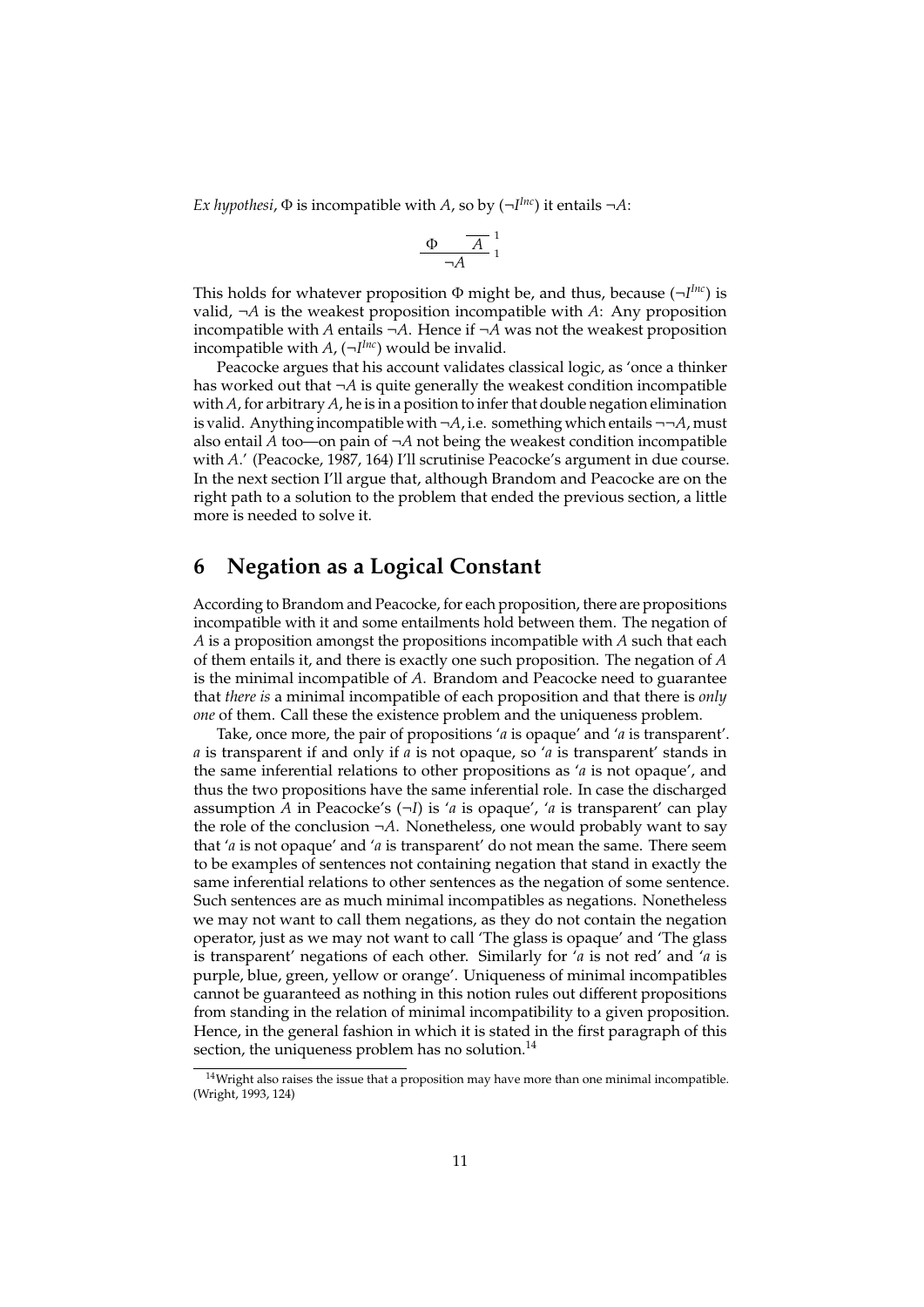The previous paragraph may contain a problem for a crude inferentialism: there are propositions that differ in meaning, but that have the same inferential role. A more sophisticated form of inferentialism, however, can observe that '*a* is not opaque' is composed from '*a* is opaque' by the addition of the operator 'not', while '*a* is transparent' is not composed in this way. That constitutes a salient difference between the two propositions. Similarly for '*a* is not red' and '*a* is purple, blue, green, yellow or orange'. The differences in the expressions that occur in these propositions account for the differences in their meanings.<sup>15</sup>

The negation of *A* is not just any minimal incompatible of *A*, but a minimal incompatible of *A* that has a certain compositional structure, that is, it is a minimal incompatible of *A* composed of *A* and another expression. That expression is the word 'not', the meaning of which we are trying to explicate. If we can take our explication to be one that may, if not actually, then at least in principle, serve to introduce the expression 'not' into a language, we have solved the existence problem. Furthermore, 'not' is a very special word: it is a logical constant. The negation of *A* is not merely a distinguished minimal incompatible of *A*, but, crucially, it is one that contains an expression that figures in logical laws. This observation gives a handle on the uniqueness problem: if we can show that any two negations of *A* are logically equivalent, we can speak of the unique negation of *A*. 16

Brandom is explicit that at this stage of his dialectics, we are not entitled to assume that there already is a negation operator in the language, and he proposes a way of introducing one:

It might happen that in some standard interpretation of the vocabulary to which *p* belongs, there already is such a *q* [which is the negation of *p*]. But we cannot count on every sentence already having such a negation in every interpretation. So we need to introduce new sentences, of the form *Np*, on the basis of this relation [of primitive incompatibility]. [...] What is incompatible with the negation of *p* is what is incompatible with *every* set of sentences incompatible with *p*—that is, the incompatibility set of *Np* is just the intersection of the incompatibility sets of *everything* incompatible with *p*. (Brandom, 2008, 127)

Brandom's proposal of how to introduce a negation operator into a language, however, does not work. If one of the alleged relata of a relation does not exist, the relation relates nothing, and it does not help to introduce expressions supposedly standing for the relatum. Consider the following paraphrase of some of what Brandom says here and in the passage quoted earlier: '*q* is the youngest brother of *p* just in case *q* is the minimal younger brother of *p*: the one younger than every brother of *p*. We cannot count on every person already having

<sup>15</sup>Brandom does, I think, neglect the importance of compositionality to the issue at hand. The statement '*q* is the negation of *p* just in case *q* is the minimal incompatible of *p*: the one entailed by everything else incompatible with it' is strictly speaking false, as the examples show.

<sup>&</sup>lt;sup>16</sup>The existence of a minimal incompatible for each proposition is a strong requirement. Why should it be that for any *A*, there is a proposition entailed by *all* propositions incompatible with it? There are examples of propositions that are incompatible with a given proposition but that stand in no salient inferential relations to each other. Take '*a* is a red square'. '*a* is green' and '*a* is round' are both incompatible with it. Neither entails the other. Why should there be a further proposition entailed by both? Of course once there is negation, there is one: '*a* is not a red square' is entailed by both, '*a* is green' and '*a* is round'.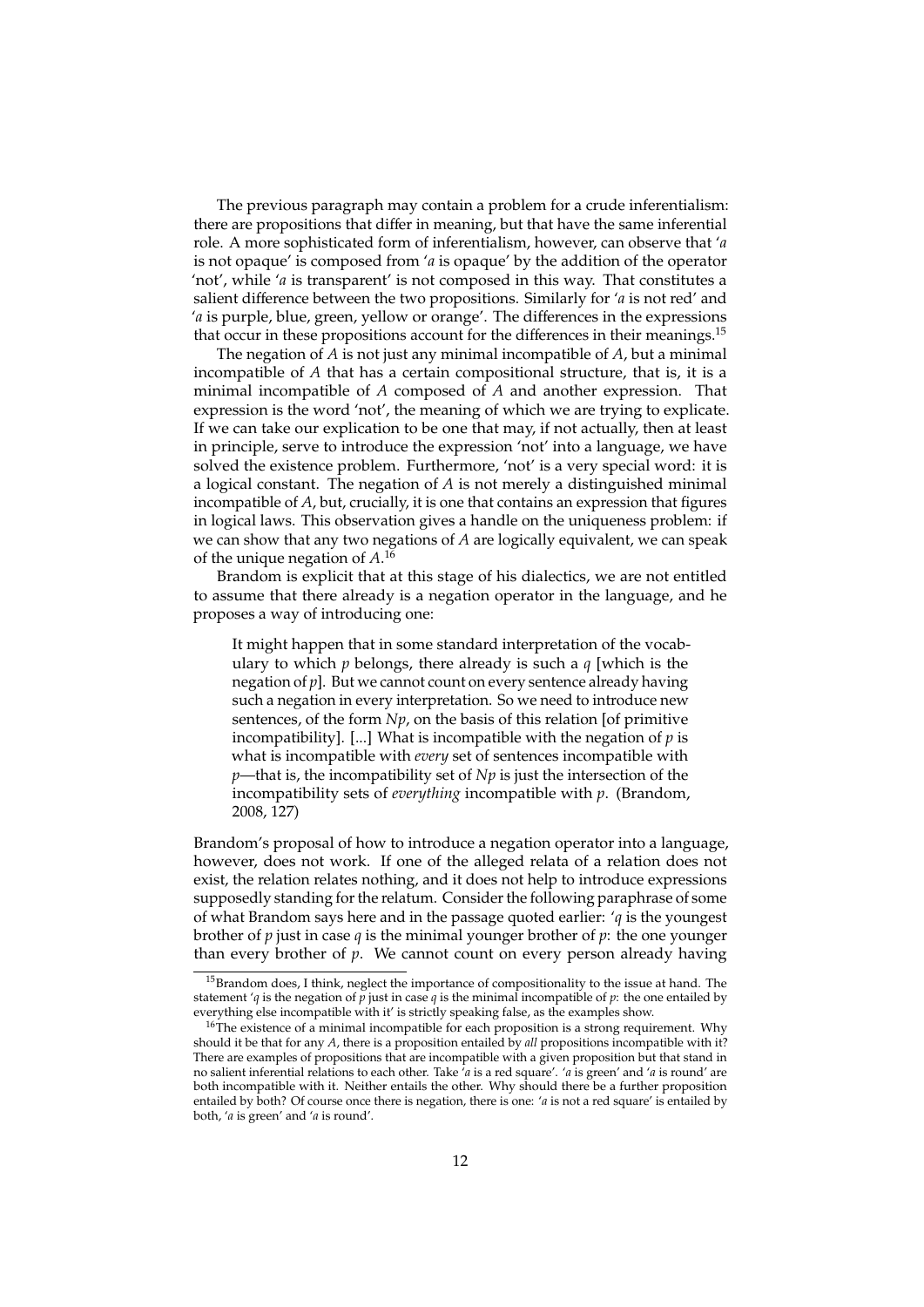such a brother in every interpretation. So we need to introduce new names, of the form "the youngest brother of *p*", on the basis of this relation.' We could introduce such names, I suppose, but that wouldn't guarantee that everyone has a youngest brother. Brandom's proposal of how to introduce a negation operator does not work, because nothing guarantees that the intersection of the incompatibility sets of everything incompatible with *p* is not empty.

The existence problem may be less of a problem for Peacocke, if his interests lie less in defining the meaning of negation, than in characterising the understanding of a thinker who already grasps it. But Peacocke aims to justify rules of inference for negation. He characterises a speaker's or thinker's understanding of a logical constant as consisting at least partially in finding certain inferences primitively compelling. (Peacocke, 1987, 165) Thus it is plausible that he is after more than merely a blunt stipulation that the negation of *A* is its minimal incompatible composed of *A* and a negation operator that is unique up to interderivability.

Wittgenstein writes: 'The introduction of a new expedient in the symbolism of logic must always be an event full of consequences. No new symbol may be introduced in logic in brackets or in the margin – with, so to speak, an entirely innocent face.' (Wittgenstein, 1922, 5.452) We cannot simply introduce a symbol into a language and claim it is negation. The symbol must be introduced in a way that ensures it serves the demands of logic. The introduction of a logical constant into a language is a momentous affair.

The problems encountered can be addressed by appealing to a more general theory of logical constants, a theory of the kind of expressions they are and how their meanings are determined. The quotation from Peacocke hints at one such theory, stemming from Gentzen and developed by Dummett and Prawitz: The logical constants are expressions governed by rules of inference in a system of natural deduction such that their introduction rules, if they are of a certain form, determine their meanings, and their elimination rules are determined relative to them by a principle of harmony. This theory is also congenial to Brandom's outlook. But before discussing it, it is instructive to see why another important theory of the logical constants is not available to an account that aims to explicate negation in terms of incompatibility, namely to introduce logical constants, and determine their meanings, via truth tables.<sup>17</sup>

If we had classical truth tables at our disposal, it would be possible to establish that there is exactly one negation of *A*, as there is one and only one truth function that satisfies the truth table of negation:

 $17$ I set aside theories that specify the meanings of logical constants in terms of possible worlds or similar entities. One such account relevant to the present concerns is Berto's, who analyses negations as modal operators, where an accessibility relation on worlds is explained intuitively in terms of compatibility. (Berto (2015)) What counts as a world can be specified in a variety of ways: possible worlds, stages in constructions, incomplete situations or information states. Thus a pluralism of negations emerges. Berto ultimately aims to base his account of negation on a primitive notion of incompatibility, and so he argues that appeal to this notion validates various negations. I am interested in a robust metaphysical notion of incompatibility, which restricts the admissible interpretations of 'world' in Berto's account, and in an account favoured by metaphysicians worried about negative notions. In as much as formulas in Berto's models are evaluated in terms of two independent notions, one positive, one negative, these metaphysicians may not be put at ease by Berto's account, and the considerations in the paragraph to follow apply. Besides, as negation is supposed to be grounded in a primitive notion of incompatibility, and the worlds are ordered by a primitive notion of compatibility, one may be forgiven to wonder what the relation between those two primitive notions might be, and it is difficult to escape the conclusion that it is one of *negation*.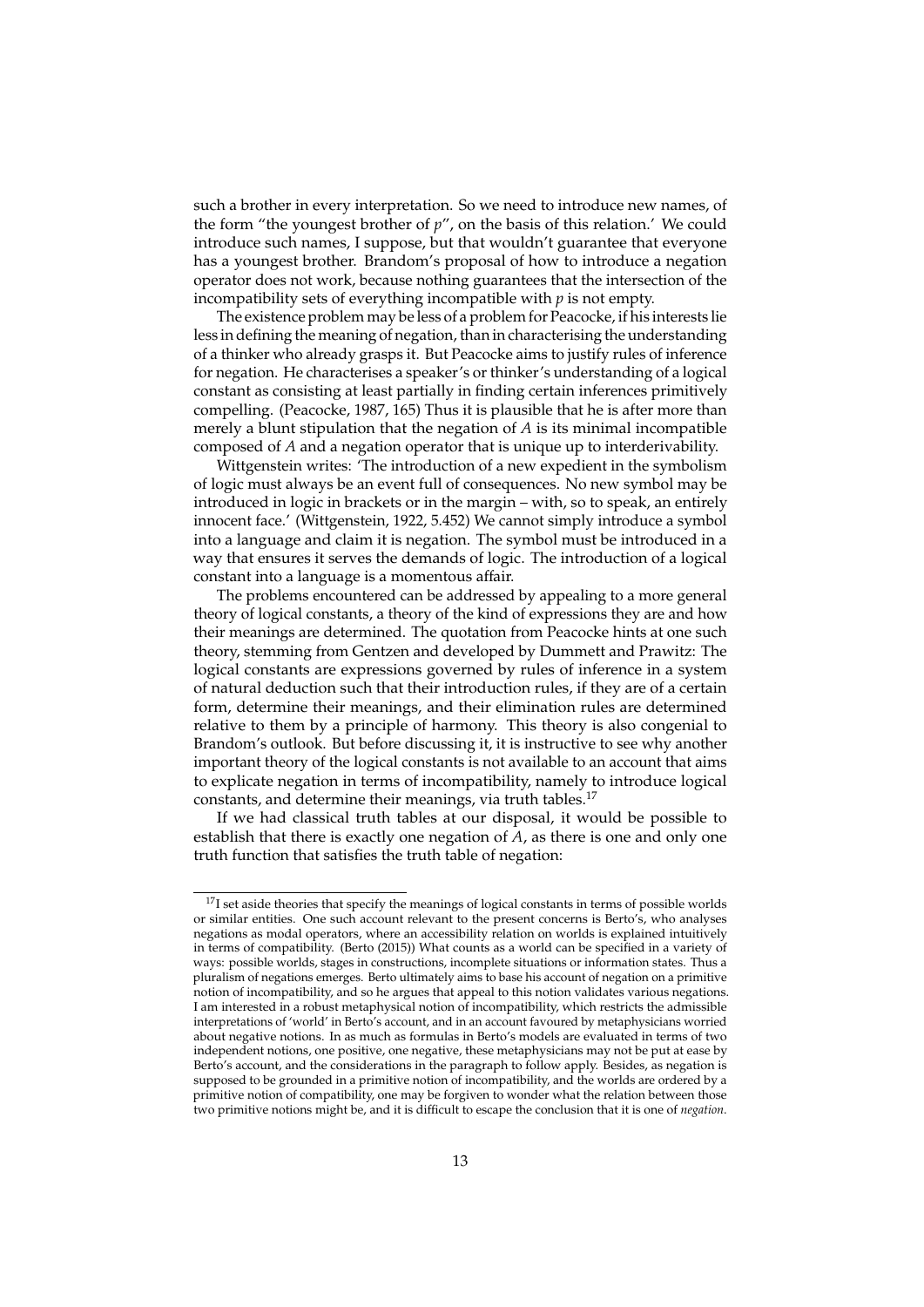$$
\begin{array}{c|c}\nA & \neg A \\
\hline\nT & F \\
F & T\n\end{array}
$$

The truth table of negation defines its meaning in terms of the two notions of truth and falsity. As '¬*A*' is true if and only if '*A*' is false, anyone worried about negative truth is not going to take the notion of falsity lightly, and so on the present account, falsity needs to be explained in terms of truth and incompatibility. Assuming the metalanguage to be an extension of the object language by quotation marks that turn sentences of the metalanguage into names of sentences of the object language and a truth predicate applying to such names, falsity can be explained in the following way: '*A*' is false if and only if there is a proposition *B*, such that '*B*' is true and *A* is incompatible with *B*. But from what has been said so far, it is not possible to reconstruct the truth table for negation. The first row is fine: If '*A*' is true, then, as *A* and  $\neg A$  are incompatible, there is a proposition *B*, i.e. *A*, such that '*B*' is true and  $\neg A$  is incompatible with *B*, and so, by the definition of falsity, '¬*A*' is false. The problem is the second row: If '*A*' is false, then, by the definition of falsity, there is a proposition *B*, such that '*B*' is true and *A* is incompatible with *B*, but what has been said so far does not necessitate that  $\neg A$  must be such a proposition *B*, i.e. that  $'\neg A'$  is true. This is once more the uniqueness problem: what has been said so far does not exclude the option that 'A' is false not because ' $\neg A'$  is true, but because there is some proposition other than ¬*A* that is true and incompatible with *A*.

The previous paragraph may suffice to cast doubt on Peacocke's argument that his account of negation validates double negation elimination. If '¬¬*A*' is true, then, using the equivalence that '*C*' is false if and only if '¬*C*' is true, '¬*A*' is false, and so, by the definition of falsity, there is a proposition *B*, such that '*B*' is true and ¬*A* is incompatible with *B*. But nothing in what has been said so far guarantees that *A* must be such a *B*, i.e. that '*A*' is true. We will, however, only be in a position to judge this question adequately after the rule based account of the meaning of negation, the approach suggested by Peacocke himself, has been spelled out and assessed.

Dummett's and Prawitz's theory of the logical constants stipulates that the introduction and elimination rules governing a logical constant **c** define its meaning if they are *in harmony*: the grounds for asserting a formula with **c** as main operator balance the consequences of asserting it. Intuitively, we cannot take more out of *A***c***B* by applying one of the elimination rules of **c** than we put into it by applying one of its introduction rules. As Prawitz puts it, 'an elimination rule is, in a sense, the inverse of the corresponding introduction rule: by an application of an elimination rule one essentially only restores what had been already established if the major premise of the application had been inferred by an introduction rule.' (Prawitz, 1965, 33) According to Dummett's proof-theoretic justification of deduction, introduction rules count as self-justifying if they satisfy the following criteria: in their schematic representation, only the constant for which it is an introduction rule occurs, and it occurs only once and as the main operator of the conclusion. Thus the premises and discharged hypotheses of an introduction rule are less complex than the conclusion, and the constant itself does not occur in its premises and discharged hypotheses. The elimination rules for a constant are determined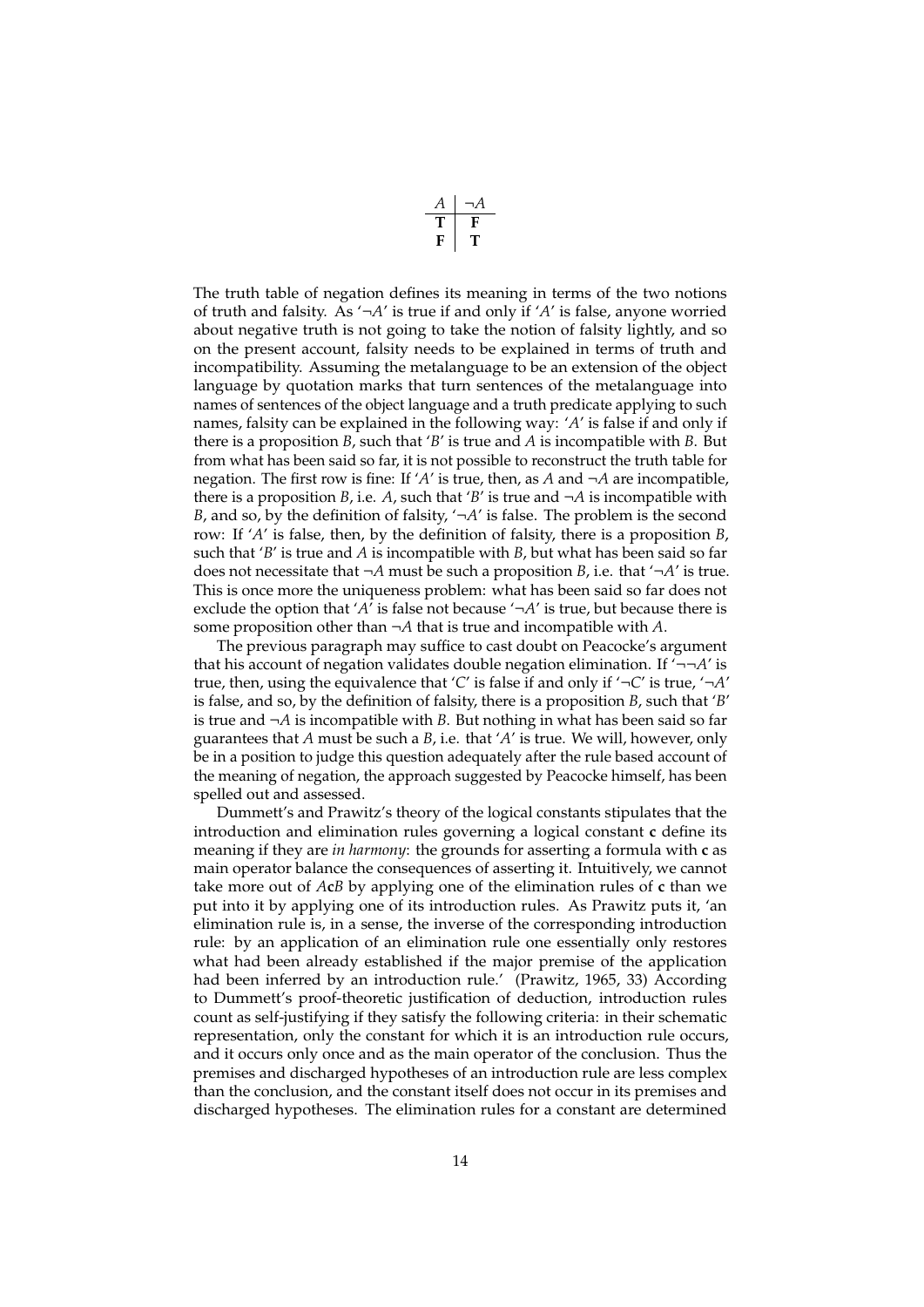relative to its introduction rules by the principle of harmony.<sup>18</sup>

We establish that the rules for a logical constant **c** are in harmony by showing that steps that derive the major premise *A***c***B* of an application of **c** elimination by an application of **c** introduction can be removed from deductions. As an example, consider →, which is governed by conditional proof and *modus ponens*:

$$
(\rightarrow I) \qquad \frac{\overline{A}^{i}}{\overline{A}}^{i} \qquad (\rightarrow E) \qquad \frac{A \rightarrow B \qquad A}{B}
$$
\n
$$
\overline{A \rightarrow B}^{i}
$$

An application of  $(\rightarrow I)$  that concludes with the major premise of  $(\rightarrow E)$  can be removed from a deduction by replacing the steps on the left by those on the right:

$$
\begin{array}{c|cc}\n\hline\n\overline{A} & i & & \Sigma \\
\hline\n\Pi & & & A \\
\hline\nB & & A & & \Pi \\
\hline\n\overline{A \rightarrow B} & i & A & & \Pi \\
\hline\nB & & & & \end{array}
$$

The rules for  $\rightarrow$  are in harmony. The other rules for the connectives of the positive intuitionist calculus are also in harmony.<sup>19</sup>

To formalise classical logic, it is sufficient to add one of the following four rules to intuitionist logic:<sup>20</sup>

$$
\frac{\overline{A}^{i}}{\Pi} \qquad \frac{\overline{A}^{i}}{\overline{A}^{i}} \qquad \frac{\overline{A}^{i}}{\Pi} \qquad \frac{\overline{A}^{i}}{\overline{C}^{i}} \qquad \frac{\overline{A}^{i}}{\overline{A}^{i}} \qquad \frac{\overline{A}^{i}}{\overline{A}^{i}} \qquad \frac{\overline{A}^{i}}{\overline{A}^{i}} \qquad \frac{\overline{A}^{i}}{\overline{A}^{i}} \qquad \frac{\overline{A}^{i}}{\overline{A}^{i}} \qquad \frac{\overline{A}^{i}}{\overline{A}^{i}} \qquad \frac{\overline{A}^{i}}{\overline{A}^{i}} \qquad \frac{\overline{A}^{i}}{\overline{A}^{i}} \qquad \frac{\overline{A}^{i}}{\overline{A}^{i}} \qquad \frac{\overline{A}^{i}}{\overline{A}^{i}} \qquad \frac{\overline{A}^{i}}{\overline{A}^{i}} \qquad \frac{\overline{A}^{i}}{\overline{A}^{i}} \qquad \frac{\overline{A}^{i}}{\overline{A}^{i}} \qquad \frac{\overline{A}^{i}}{\overline{A}^{i}} \qquad \frac{\overline{A}^{i}}{\overline{A}^{i}} \qquad \frac{\overline{A}^{i}}{\overline{A}^{i}} \qquad \frac{\overline{A}^{i}}{\overline{A}^{i}} \qquad \frac{\overline{A}^{i}}{\overline{A}^{i}} \qquad \frac{\overline{A}^{i}}{\overline{A}^{i}} \qquad \frac{\overline{A}^{i}}{\overline{A}^{i}} \qquad \frac{\overline{A}^{i}}{\overline{A}^{i}} \qquad \frac{\overline{A}^{i}}{\overline{A}^{i}} \qquad \frac{\overline{A}^{i}}{\overline{A}^{i}} \qquad \frac{\overline{A}^{i}}{\overline{A}^{i}} \qquad \frac{\overline{A}^{i}}{\overline{A}^{i}} \qquad \frac{\overline{A}^{i}}{\overline{A}^{i}} \qquad \frac{\overline{A}^{i}}{\overline{A}^{i}} \qquad \frac{\overline{A}^{i}}{\overline{A}^{i}} \qquad \frac{\overline{A}^{i}}{\overline{A}^{i}} \qquad \frac{\overline{A}^{i}}{\over
$$

The two rules on the left make *ex falso quodlibet* redundant, so it suffices to add them to minimal logic.

None of these four rules satisfy the criteria imposed on introduction rules: they contain constants other than negation or negation occurs twice or negation occurs in a discharged hypothesis. But as negation does not occur in the

<sup>&</sup>lt;sup>18</sup>Strictly speaking, the converse of harmony should also hold, which is Dummett's notion of stability, but we need not go into the details here. The restrictions on the form of introduction rules are connected to Dummett's notion of molecularity in the theory of meaning. In a full development of proof-theoretic semantics, it may be possible to relax them, but not in a way that would interfere with anything that is to follow in this paper. For details, see (Dummett, 1993a, 223ff, 256ff) and (Dummett, 1993b, 44). For a brief overview of the rule based account of the meanings of the logical constants, see (Kürbis, 2015a). For doubt whether Dummett and Prawitz provide a satisfactory account of the meaning of negation, see (Kürbis, 2015b).

<sup>19</sup>For details, see (Prawitz, 1965, 35ff, 49ff). What about ⊥? It is sometimes said that *ex falso quodlibet* is harmonious with the empty introduction rule. This is debatable. Besides, my aim here is to investigate the prospects of a definition of negation in terms of a primitive notion of metaphysical incompatibility found in the literature on negative truth, and to this questions concerning ⊥ are tangential. There may be a *di*ff*erent*, i.e. intuitionist, approach to negation that appeals to ⊥, but that is not my issue.

<sup>&</sup>lt;sup>20</sup>Gentzen initially opts for the fourth (Gentzen, 1934, 190), later for the second (Gentzen, 1936, 515), Prawitz for the first (Prawitz, 1965, 20), and Tennant for the third (Tennant, 1978). There are axioms and rules not involving  $\neg$  or  $\bot$  that have the same effect, such as  $\vdash A \lor (A \rightarrow B)$ ,  $A \rightarrow (B \vee C) \vdash (A \rightarrow B) \vee C$ , or from  $\Gamma, A \rightarrow B \vdash A$ , infer  $\Gamma \vdash A$ .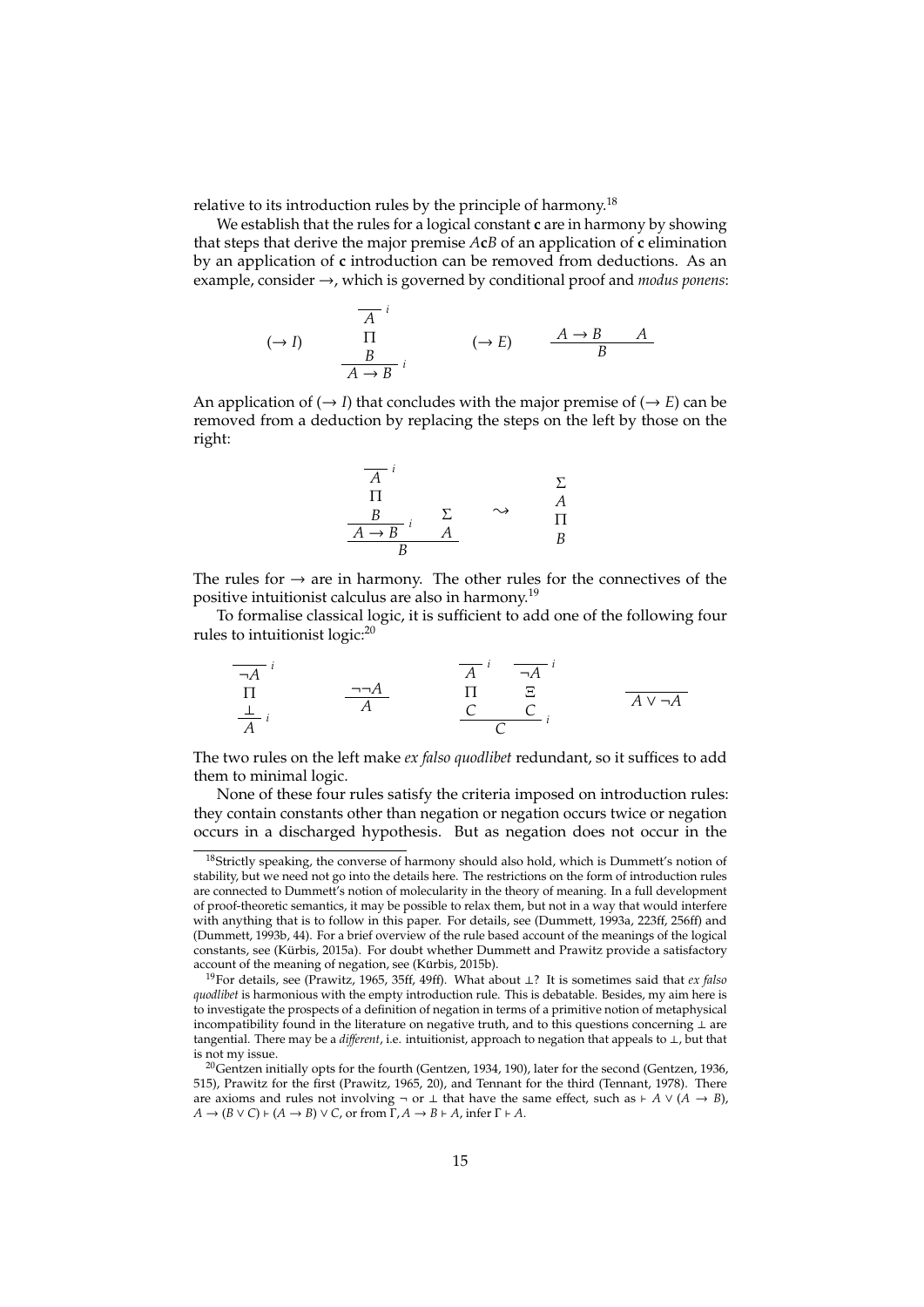conclusion, these are not introduction rules anyway. Treating them as elimination rules, however, reveals that they are not in harmony with the introduction rules for negation, be they derived or primitive. One example suffices: in classical deductions, there may be formulas of the form ¬¬*A* that have been derived by an introduction rule and that are premises of double negation elimination, but that cannot be removed from the deduction. In general, whatever the rules for classical negation, they will upset the harmony of the system as a whole: classical logic permits the deduction of more consequences from ¬¬*A* than are justified by the grounds for asserting it. The rules for classical negation are not in harmony.<sup>21</sup>

This, too, may be seen to casts doubt on Peacocke's argument that his account of the meaning of negation validates double negation elimination. However, in the four rules for classical negation no appeal is made to the notion of incompatibility. Hence Peacocke does, potentially, command the resources for an argument in favour of classical logic. This question will be assessed in Section 9.

A more serious issue at this point is that Peacocke's (¬*I*) cannot define the meaning of negation, as negation occurs in one of its premises. A rule that does satisfy the restrictions on introduction rules, however, is the rule ( $\neg I^{Inc}$ ) that was appealed to in Section 5 in the reconstruction of Peacocke's argument that ¬*A* is minimally incompatible with *A*. This is a first step to solving the existence problem for Brandom and Peacocke: negation is the logical constant governed by the self-justifying introduction rule that licenses the derivation of ¬*A* if metaphysically incompatible propositions have been deduced from *A*. <sup>22</sup> This is more or less what Tennant proposes, who also adopts a largely Dummettian framework. Tennant provides a concrete example of a theory that aims to explicate the meaning of negation in terms of rules of inference governing it and a primitive notion of metaphysical incompatibility. The next section is dedicated to an assessment of how well it fares. I will argue that, whereas Brandom and Peacocke need a solution to the existence problem, Tennant's account suffers from the complementary short-coming and needs a solution to the uniqueness problem. I will argue that both accounts can be fruitfully amalgamated and the result provides a satisfactory account of the meaning of negation in terms of a primitive notion of metaphysical incompatibility.

# **7 How to Eliminate Negation?**

Tennant proposes 'a rule based account of negation.' (Tennant, 1999, 199) Its meaning is specified relative to 'metaphysico-semantical fact[s] of absurdity' (Tennant, 1999, 202), or incompatibility, such as '*a* is red and *a* is green', '*a* is here and *a* is over there simultaneously', '*e* is both earlier and later than *f*', 'You and I are the same person'. Tennant generalises the notion of incompatibility to allow not only two, but any finite number of propositions to stand in that

 $^{21}$ For further details, see (Dummett, 1993a, 296ff) and (Prawitz, 1965, 34f).

 $22$ Going back to the example of opaqueness and transparency: '*a* is not opaque' contains the logical constant 'not', an expression that may be introduced into the language and its meaning determined in a specific way, namely by rules of inference alone, while '*a* is transparent' does not. This not an objection to inferentialism: the concept of transparency is not introduced by rules of inference alone, but in relation to transparent objects.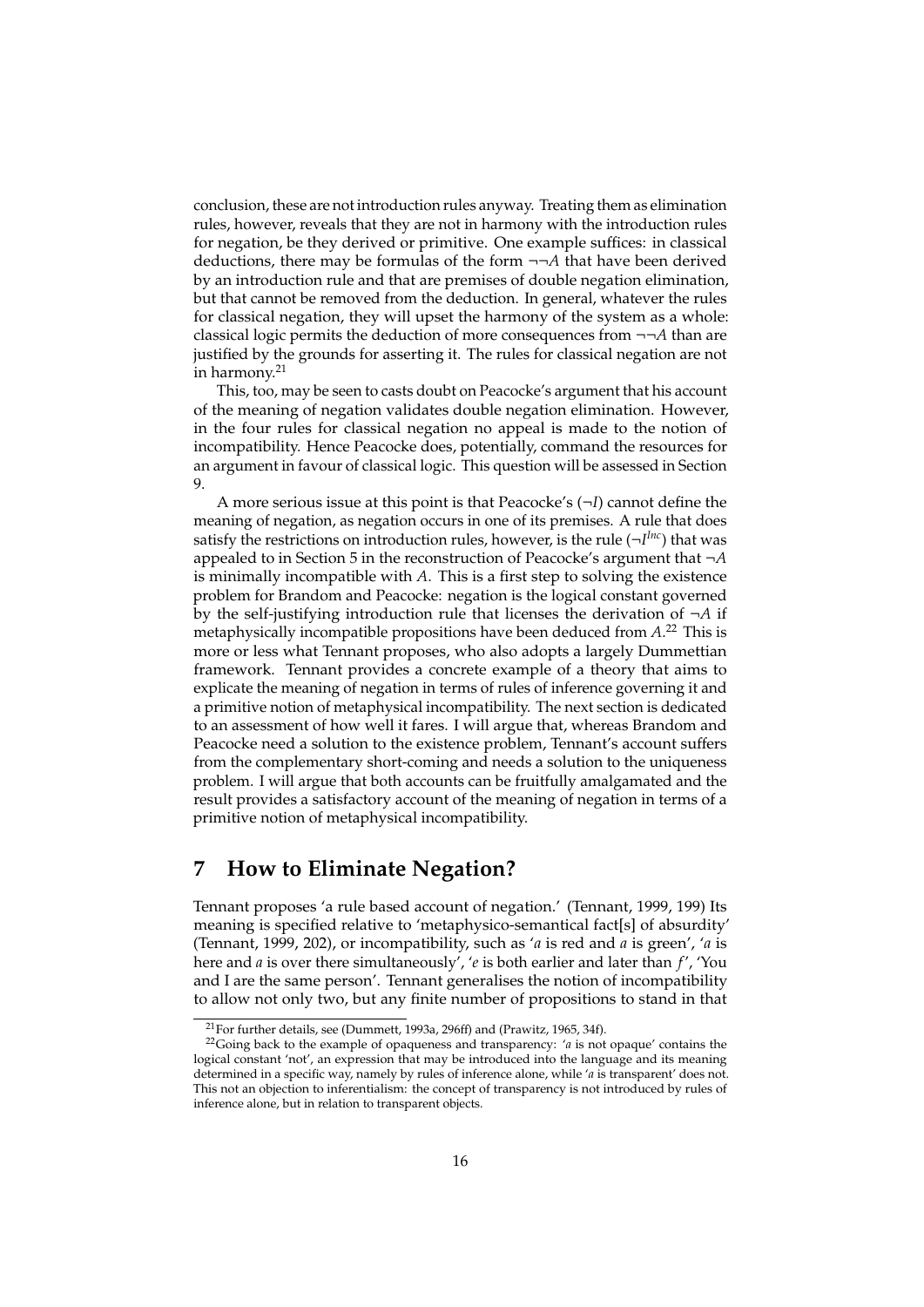relation. Having arrived at incompatible propositions  $p_1 \ldots p_n$  in a deduction, we write ⊥ to mark the event:

$$
(\perp^T) \qquad \frac{p_1 \qquad \ldots \qquad p_n}{\perp}
$$

The incompatibility of  $p_1 \ldots p_n$  'arises by virtue of what the sentences mean and *various ways that we understand the world simply cannot be*' (Tennant, 1999, 217). Speakers of a language grasp primitively that certain atomic propositions are incompatible with each other.

According to Tennant,  $\perp$  is not an absurd proposition, but a 'structural punctuation marker' (Tennant, 1999, 199). As such it cannot be a subformula, and so negation cannot be defined as *A* → ⊥. Tennant suggests that ⊥ marks in natural deduction what the empty succedent is used for in a sequent calculus. Instead of ⊥, we could write nothing at all and leave an empty space. (Tennant, 1999, 205f) ⊥ is not governed by rules (Tennant, 1999, 216), in particular not by rules that impart a specific meaning on it, such as *ex falso quodlibet*. Tennant's preferred method is to eliminate ⊥ from natural deduction by formulating rules for how to operate with empty spaces, but he allows its use as a matter of convenience.<sup>23</sup>

Tennant appeals to  $\perp$  in the rules for  $\neg$ :

$$
(\neg I^T) \qquad \begin{array}{c}\n\overline{A}^i \\
\vdots \\
\frac{\bot}{\neg A}^i\n\end{array} \qquad (\neg E^T) \qquad \begin{array}{c}\n\neg A \\
\overline{\phantom{A}} \\
\bot\n\end{array}
$$

 $(\neg I^T)$  licenses the deduction of  $\neg A$  if *A*, possibly together with other assumptions, entails an absurdity.  $(\neg E^T)$  is determined from  $(\neg \vec{I}^T)$  by the principle of harmony. Thus *A* and ¬*A* are incompatible.

If  $p_1 \ldots p_n$  are incompatible,  $\neg(p_1 \land \ldots \land p_n)$  is a theorem of Tennant's system. This is not true for all interpretations of  $p_1 \ldots p_n$ . Tennant's logic is part of an interpreted language, not a purely formal calculus. He accepts that his specification of the meaning of negation is dependent on the presence of primitively incompatible propositions in the language. According to Tennant it is essential to a language that it contains such propositions, as the contrast between the truth conditions of propositions that cannot be true together is essential to the learnability of language. The provability of  $\neg(p_1 \land \dots \land p_n)$ encapsulates a deep feature of the language. Given the roots of incompatibility in metaphysics, it is not surprising that Tennant is explicit that his logic is part of an interpreted language. Incompatibility is not a formal notion, but connected to the specific contents of atomic propositions. Metaphysics enters the foundations of logic.<sup>24</sup>

A logic for an interpreted language may contain rules for the derivation of atomic formulas from other atomic formulas. Dummett calls these *boundary*

<sup>&</sup>lt;sup>23</sup>Notice, however, that the explanation of the validity of a sequent  $\Gamma \Rightarrow \Sigma$ , and the ensuing use of empty succedents, cannot be appealed to in the present context: if all of Γ are true, then not all of Σ are not true, so that if Σ is empty, one of Γ is not true. The question we are trying to answer is what it means that something is not true: The problem of negative truth is also the question of how something can fail to be true.

<sup>&</sup>lt;sup>24</sup>Tennant's preferred logic is an intuitionist relevant logic. It is in some respects weaker than minimal logic, in others it is stronger. Its consequence relation is not transitive. As it is rather idiosyncratic, I set it aside.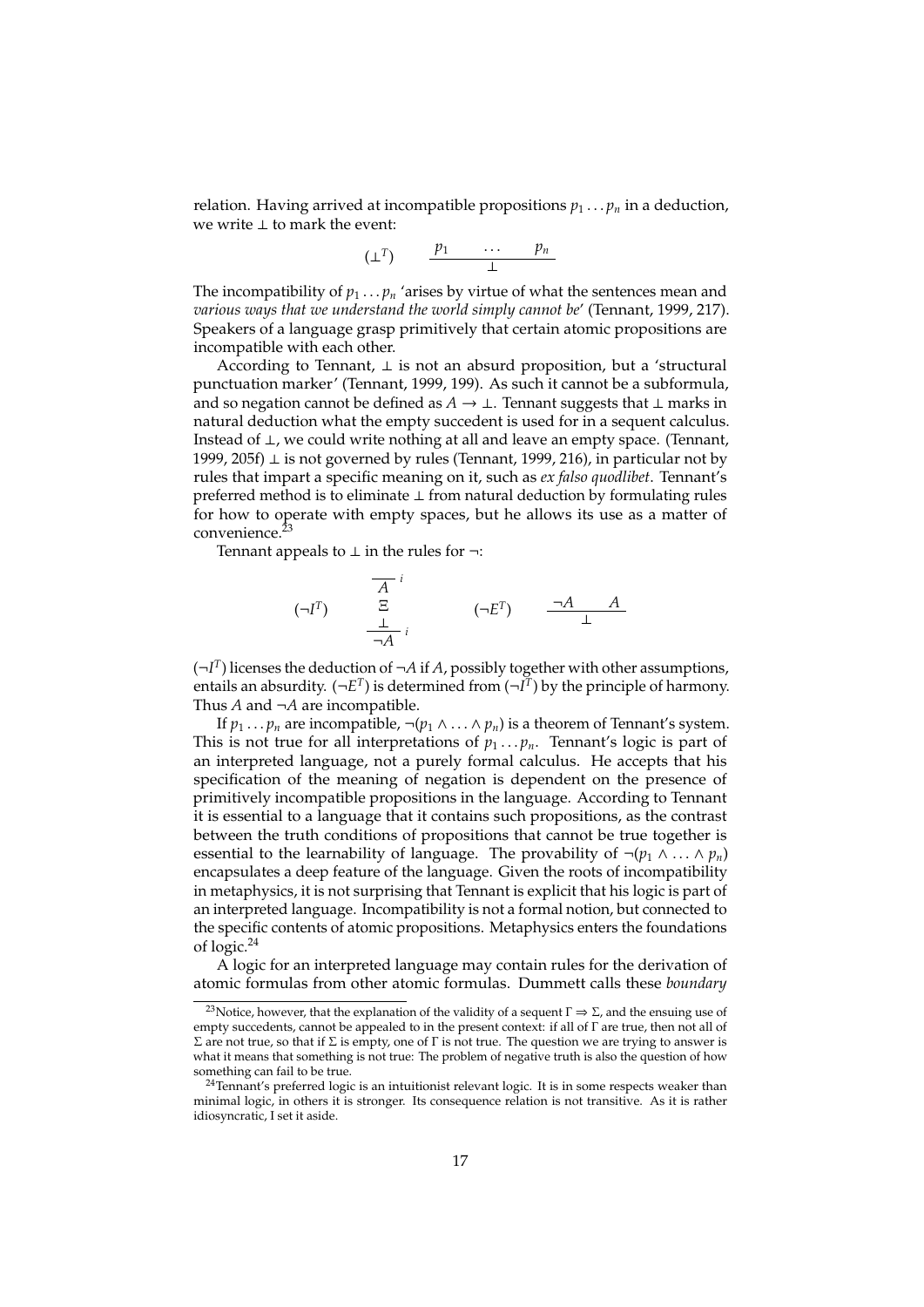*rules*. (Dummett, 1993a, 254ff) For instance, some free logics contain a one-place predicate *E*, interpreted as *exists*, governed by the boundary rule that *Et<sup>i</sup>* may be inferred from the atomic formula  $Rt_1 \ldots t_n$ , for  $1 \le i \le n$ . A language containing words for colours and bodies may have the boundary rule that '*a* is extended' follows from '*a* is red'. Arithmetic contains the boundary rule that  $a = b$  follows from 'The successor of *a* = the successor of *b*'. Geometry contains boundary rules for the inferential relations between atomic propositions about points and lines

The status of ⊥ in Tennant's account deserves closer scrutiny. It is due to how ⊥ figures in (¬*I T* ) that ¬*A* is a proposition that can be derived if *A* entails incompatible propositions.<sup>25</sup> It is due to how  $\perp$  figures in ( $\neg E^T$ ) that *A* and  $\neg A$ count as incompatible propositions. For  $(\neg I^T)$  to be applicable, Tennant must specify some way in which to arrive at ⊥ in a deduction. One such way is given by ( $\neg E^T$ ). If we could assume the negations of propositions of the language to be given, this rule would suffice. Tennant, however, aims to specify the meaning of negation on the basis of  $\perp$ . Thus there must be other ways of arriving at  $\perp$  in a deduction. Those ways are given by (⊥*<sup>T</sup>* ).

If it only had  $(\neg I^T)$  and  $(\neg E^T)$ , Tennant's account would be circular: ⊥ could only be understood in terms of  $\neg$ ,  $(\neg E^T)$  being the only way that specifies how to arrive at ⊥ in a deduction, and ¬ could only be understood in terms of ⊥, its introduction rule being  $(\neg I^T)$ .  $(\bot^T)$  breaks the circle: it gives an independent way of arriving at ⊥ in a deduction. But it is precisely this fact that shows that it is not true that there are no rules for  $\perp$ <sup>26</sup>

For all intents and purposes,  $(\perp^T)$  is an introduction rule for  $\perp$ .  $\perp$  follows from any collection of incompatible atomic propositions of the language. ⊥ is effectively the disjunction of their conjunctions. Let  $p_1^1 \dots p_{n_1}^1 \dots p_{1}^m \dots p_{n_m}^m$  be all the collections of primitively incompatible atomic propositions. Then the elimination rule for  $\perp$  harmonious with  $(L^T)$  is:

$$
(LET)
$$
\n
$$
\frac{\overline{p_1^{1}}^i \overline{p_{n_1}^1}^i}{\Pi_1}
$$
\n
$$
\frac{\Pi_1}{\Pi_2}
$$
\n
$$
\frac{\Pi_m}{\Pi_m}
$$
\n
$$
\frac{\Pi_m}{\Pi_m}
$$

This rule requires rather demanding conditions for its application. In order to deduce something from ⊥, it requires that a proposition be derived from all the collections of incompatible atomic propositions of a language. *C* would have to be derived from propositions about shape, from propositions about colour, from propositions about time, from propositions about space, etc., for all the domains of discourse in which there are primitively incompatible atomic propositions. Unless *C* is a very complex disjunction, it is hard to see how such a feat should be performed. But it would be odd to claim that only very complex disjunctions follow from ⊥. One would expect some atomic propositions to follow from ⊥, for instance those that can be the premises in  $(\perp^{\hat{T}})$ .

The meaning of  $\perp$  as characterised by  $(\perp^T)$  and  $(\perp E^T)$  varies with the incompatible atomic propositions present in a language. So, then, does the

<sup>25</sup>In Tennant's intuitionist relevant logic, it also figures in the elimination rules for ∧, ∨ and ⊃, each of which specifies a way in which to proceed when ⊥ has been reached.

<sup>&</sup>lt;sup>26</sup>Contrast Tennant's system with minimal logic: in minimal logic, there really are no rules for  $\perp$ .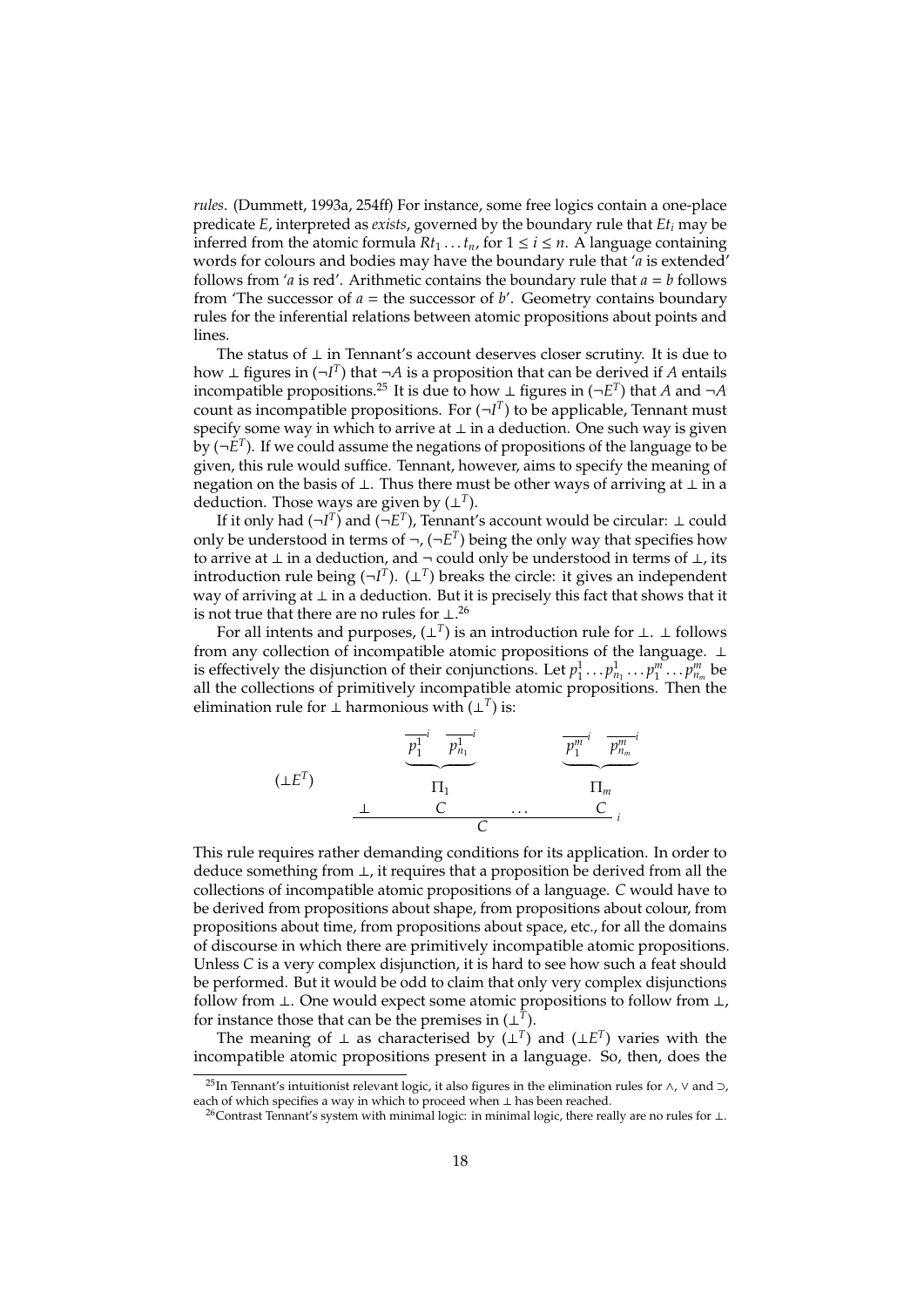meaning of negation defined in terms of it. Tennant can claim that the meaning of negation is fixed for any given language for which the incompatible atomic propositions are fixed. But he cannot claim that the meaning of negation is the same across languages, unless those languages contain the same incompatible atomic propositions. Notice also that in as much as languages can be extended, there will be new ways of introducing ⊥ and (⊥*E T* ) receives an open ended character: as new incompatible atomic propositions are added to a language, new side deductions of *C* are required for its application.

This is unsatisfactory. Negation, being a logical constant, has a meaning that is invariant and independent of what expressions a language contains. From the logical perspective, no unique meaning is attached to the symbol  $\neg$  in Tennant's account. Tennant needs a solution to the uniqueness problem.

Despite the rules for ⊥, it is formally inert in the sense that in a purely formal calculus, rather than one for an interpreted language, the presence of  $\perp$  does not allow the deduction of any new theorems. The appeal to ⊥ can be eschewed from Tennant's system. Instead of using ⊥ in the negation rules, we can literally write nothing at all, not even an empty space, and, instead of recording that we've reached incompatible propositions in a separate step, proceed directly to discharging an assumption and deriving its negation. Doing so brings out more starkly the resources that Tennant would require for his account of negation to be adequate.

We can adjust ( $\neg I^{Inc}$ ) by generalising it to allow any number of incompatible propositions  $p_1 \tldots p_n$  to occur as premises:

$$
(\neg I^{IncG})
$$
\n
$$
\overline{A}^{i}
$$
\n
$$
\overline{H}_{1}
$$
\n
$$
\overline{H}_{n}
$$
\n
$$
\overline{p}_{1}
$$
\n
$$
\neg A
$$
\n
$$
i
$$

It has a harmonious elimination rule in the style of  $(\perp E^T)$ , where  $p_1^1 \dots p_{n_1}^1 \dots$  $p_1^m \dots p_{n_m}^m$  are all the collections of primitively incompatible propositions of the language:

$$
\begin{array}{c|c}\n\overline{p_1^{1}}^i & \overline{p_{n_1}^1}^i \\
\hline\n\frac{\overline{p_1}^{m-i}}{\overline{p_1}^m} & \overline{p_1}^{m-i} \\
\hline\n\overline{p_1}^m & \overline{p_{n_m}^m} \\
\hline\n\overline{p_1}^m & \overline{p_{n_m}^m} \\
\hline\n\overline{p_1}^m & \overline{p_{n_m}^m} \\
\hline\n\overline{p_2}^m & \overline{p_{n_m}^m} \\
\hline\n\end{array}
$$

This rule, like (⊥*E*<sup>T</sup>), requires conditions rather too demanding for its application. Another popular elimination rule for negation is *ex contradictione quodlibet*:

$$
\frac{\neg A \qquad A}{r}
$$

This rule, however, even restricted to atomic conclusions, is too general. It allows us to derive *too much* from ¬*A* given what is put into it by an application of (¬*I IncG*), namely *any* atomic proposition, whereas (¬*I IncG*) demands only a restricted number of specific incompatible ones. Steps introducing and eliminating ¬*A* cannot be removed from a deduction: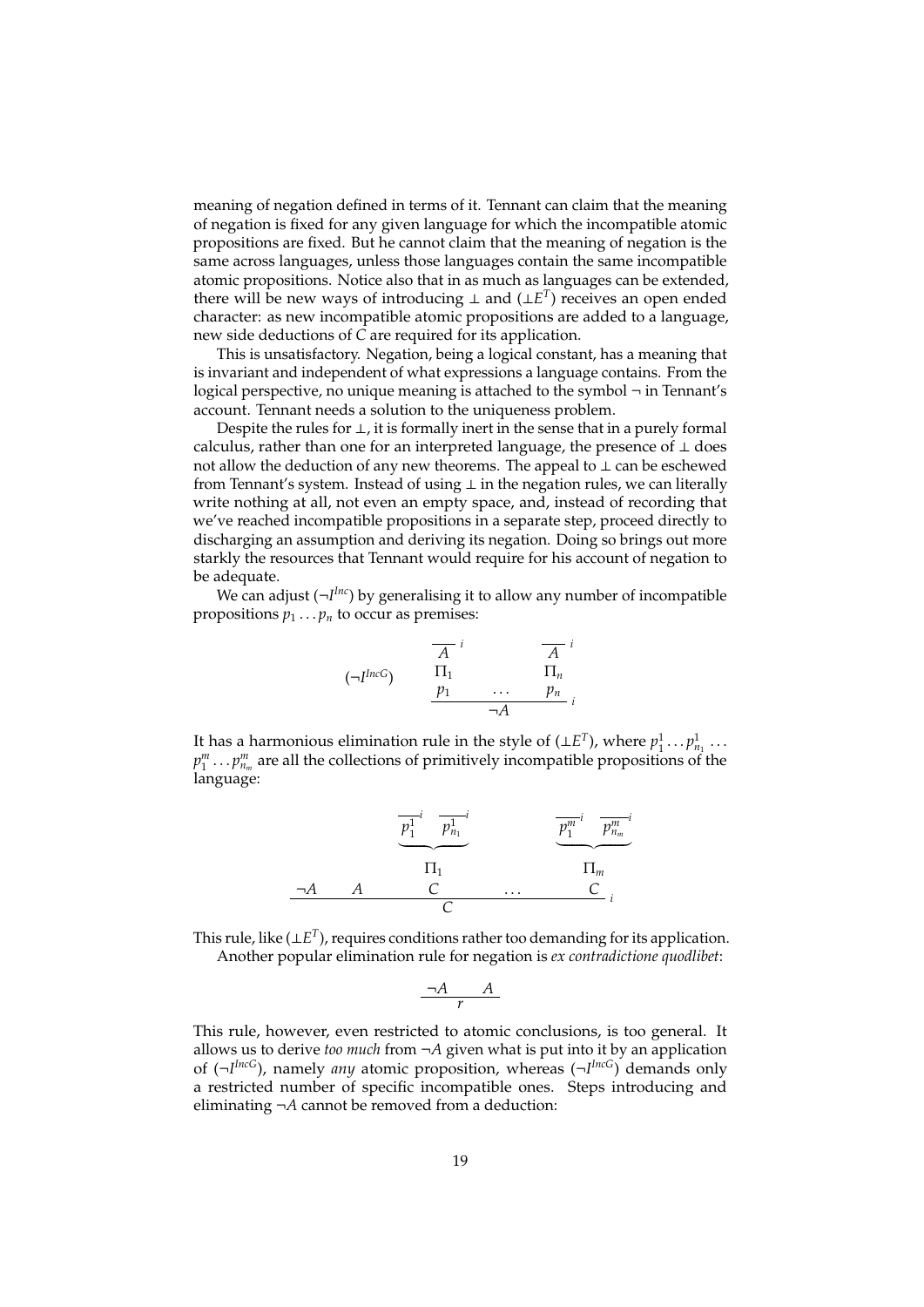

There is no guarantee that we can replace  $r$  for one of the  $p_i$  that are the premises of  $(¬I<sup>IncG</sup>)$ . The deduction  $\Pi$ <sub>*i*</sub> of which  $p$ <sub>*i*</sub> is the conclusion may contain applications of boundary rules, and there may be no boundary rules that allow the derivation of *r* from any of the propositions occurring in Π*<sup>i</sup>* .

The disharmony could be remedied by adding a special boundary rule *ex adversis propositionibus quodlibet* that allows the derivation of arbitrary atomic propositions from incompatible ones:

$$
\frac{p_1}{r} \cdots \frac{p_n}{r}
$$

But this rule is *ad hoc*. Boundary rules connect atomic propositions within a region of discourse, not arbitrary ones. Atomic propositions about shape or number do not entail atomic propositions about colour.<sup>27</sup>

The consequences of an assertion of¬*A* stipulated by *ex contradictione quodlibet* do not match the grounds of its assertion as specified by (¬*I IncG*). Harmony requires a weaker negation elimination rule. We should only be able to derive from ¬*A* the incompatible propositions required to derive it. Such a rule is difficult to characterise formally, but the required resources may be found in a theory of meaning.

Dummett argues that a theory of meaning specifies, for each proposition, a set of canonical grounds for its assertion. The canonical grounds for an assertion of *A* ∧ *B*, for instance, are the canonical grounds for an assertion of *A* and the canonical grounds for an assertion of *B* combined. The canonical grounds for an assertion of  $A \rightarrow B$  is an argument for *B* on the assumption *A*. The canonical grounds for an assertion of *A* ∨ *B* are the canonical grounds for an assertion of *A* or for an assertion of *B*. There are also grounds for asserting a proposition *A* that are not canonical, which we may call the indirect grounds for an assertion of *A*. The indirect grounds of *A* derive from its canonical grounds. It is another aspect of harmony that any assertion of *A* based on indirect grounds can be turned into an assertion of *A* based on its canonical grounds. Following Brandom, the meaning of a proposition is tied to propositions it is incompatible with. Then, just as every proposition of a language is associated with canonical grounds for its assertion, maybe we can make good the claim that every proposition is also associated with what we can call its canonical incompatibles for applications of (¬*I IncG*): collections of propositions such that an argument for them on the assumption that *A* constitutes the canonical grounds for an assertion of  $\neg A$ . Then the elimination rule harmonious with  $(\neg I^{IncG})$  is that from *A* and  $\neg A$  we can derive *A*'s canonical incompatibilities for (¬*I<sup>IncG</sup>*). Then a proposition derived by (¬*I IncG*) and eliminated by that rule can be removed from a deduction. Transform the deduction concluding with the premises of  $(\neg I^{IncG})$  into one for canonical incompatibilities for  $(\neg I^{IncG})$  of *A* (which *ex hypothesi* exists). Amongst them are the canonical incompatibles derived by the application of the elimination for  $\neg$ .

 $^{27}{\rm It}$  is for this reason that I do not take into account Brandom's notion of incompatibility entailment: it is a trivial consequence of its definition that incompatible propositions entail everything.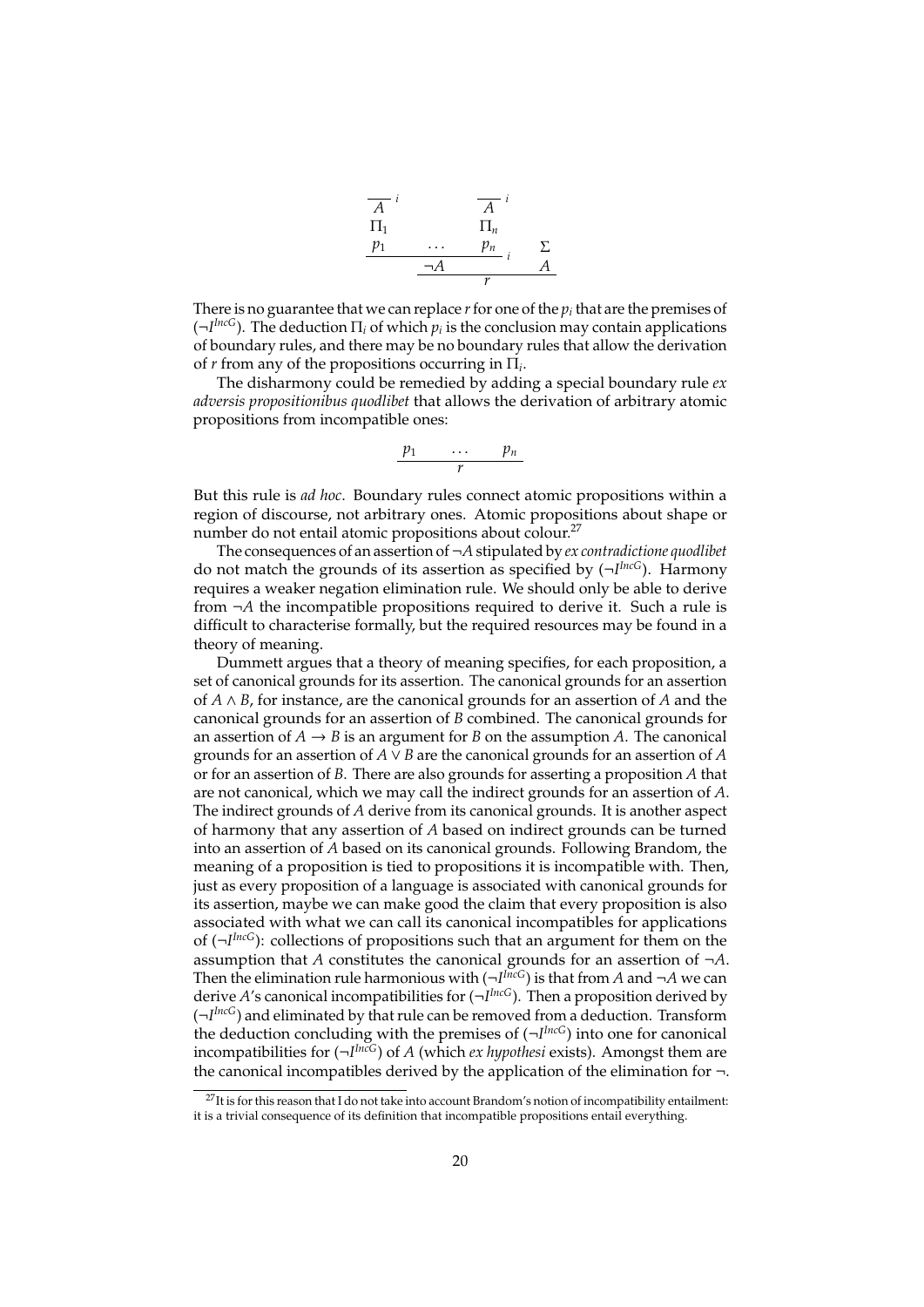Take the deduction with it as conclusion and append to its open assumption *A* (if there is one) the argument for *A* that leads to the minor premise of the elimination rule of  $\neg$ . The result is a deduction of a canonical incompatible for  $(\neg I^{IncG})$  of *A* that does not take the detour through  $\neg A$  from the same (or fewer) assumptions as the original deduction, which is what we wanted.

This sounds like a tough call. It gets even tougher if we take into account that presumably propositions may be associated with various canonical incompatibilities for (¬*I IncG*). It should make no difference whether you derive '*a* is red' and '*a* is green' or '*a* is blue' and '*a* is yellow' from *A* to have canonical grounds for asserting ¬*A*. An argument for 'Fred is green' and 'Fred is red' and an argument for 'Fred is round' and 'Fred is square' from some assumption *A* (say about the colour and shape of Fred) provide equally good grounds for the conclusion that ¬*A*. But there is little reason to assume that each can be transformed into the other, as we may assume that the boundary rules employed in one argument relate to colours, those employed in the other to shapes. However, for there to be a unique negation, i.e. for it to be possible to show that all negations of *A* derived by (¬*I IncG*) from various incompatibilities are interderivable, it would be required that all the collections of canonical incompatibilities for  $(\neg I^{IncG})$  of a proposition *A* should be equivalent in the sense that a deduction of one such set from *A* can be transformed into a deduction of any other such set from *A*. This is such a strong demand that we are justified in looking elsewhere for a suitable elimination rule for negation.

# **8 A Solution to the Uniqueness and the Existence Problems**

A rule based account of the logical constants, such as Tennant's, solves the existence problem.  $(\neg I^{IncG})$  counts as a self-justifying introduction rule: it introduces the logical constant negation on the basis of the independently given notion of incompatibility between atomic propositions and specifies under which conditions the negation of a proposition may be deduced in a way that does not rely on a prior notion of negation. Tennant, however, needs a suitable elimination rule for negation that ensures its uniqueness.

To formulate an elimination rule that is harmonious with  $(\neg I^{IncG})$ , I propose to go back to Brandom and Peacocke. Tennant does not make use of their observation that the negation of *A* is a minimal incompatible of *A*. Appeal to this notion solves the issue, as I will argue now.

The introduction rules for a logical constant specify the conditions under which a proposition with that constant as main operator may be deduced. For it to count as an introduction rule that specifies the meaning of the constant, the constant must not occur in the premises or discharged hypotheses of the rule.

The elimination rules for a logical constant specify the conditions under which a proposition can be derived from a proposition with that constant as main operator. Although the logical constant must not occur in the premises and discharged hypotheses of an introduction rule, if that rule is to count as specifying the meaning of the constant, there is no complementary injunction on elimination rules, that is, no injunction that the constant must not occur in the conclusion of the elimination rule. The only condition imposed on the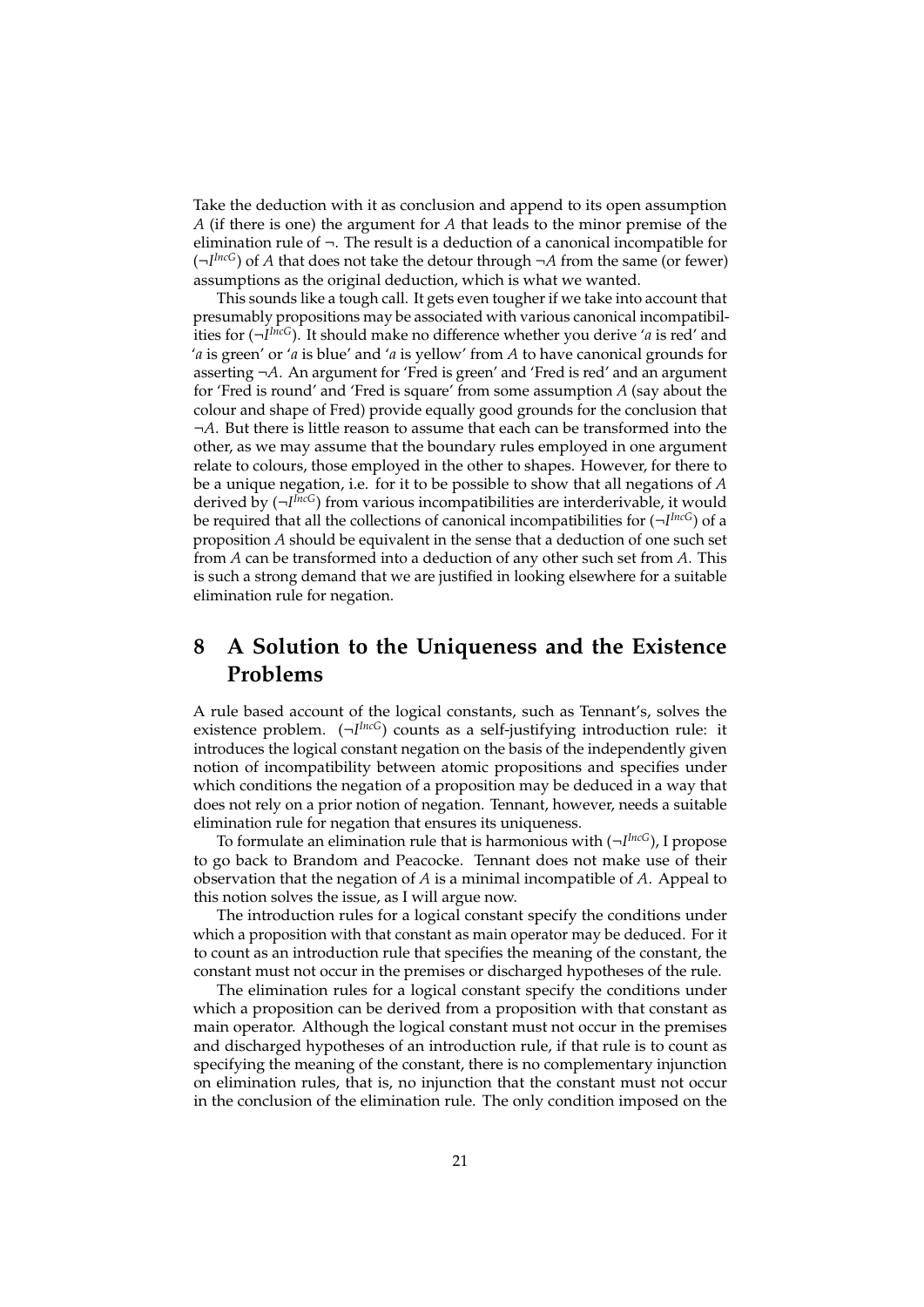elimination rules is that they are harmonious with the introduction rules. That the introduction and elimination rules for a logical constant are in harmony is established by showing that a formula with the constant as main operator that is concluded by one of its introduction rules and is the major premise of one of its elimination rules can be removed from deductions.

The introduction rule for negation (¬*I IncG*) specifies that the canonical grounds for asserting  $\neg A$  are that *A* entails incompatible propositions. What is a corresponding elimination rule? We need to specify what follows from ¬*A* in a way that is harmonious with the introduction rule.  $\neg A$  is the minimal incompatible of *A*. Thus *A* and ¬*A* can play the role of the premises of (¬*I IncG*), so that if a proposition *B* entails them both, we can derive  $\neg B$ . This, then, specifies what follows from  $\neg A$ . In fact, it justifies Peacocke's  $(\neg I)$  as the elimination rule for negation. So let's rename it (¬*E*).

To show that  $(-E)$  is harmonious with  $(-I^{IncG})$ , it suffices to observe that an application of  $(\neg I^{IncG})$  followed by  $(\neg E)$  can be removed by transforming the deduction on the left into the deduction on the right:

*A* 1 *B* 2 | {z } Π<sup>1</sup> *p*<sup>1</sup> . . . *A* 1 *B* 2 | {z } Π*<sup>n</sup> pn* 1 ¬*A* 2 *B* Σ *A* <sup>2</sup> ¬*B* { *A* Σ *B* 2 *B* 2 | {z } Π<sup>1</sup> *p*<sup>1</sup> . . . *A* Σ *B* 2 *B* 2 | {z } Π*<sup>n</sup> pn* 2 ¬*B*

Any worries that  $(-E)$  takes on some of the characteristics of an introduction rule can be assuaged by observing that two consecutive applications of (¬*E*) can be removed from deductions:

$$
\begin{array}{ccc}\n\overline{A}^1 \overline{B}^2 & \overline{A}^1 \overline{B}^2 & & \overline{B}^2 \\
\overline{\Pi}_1 & \Pi_2 & \overline{B}^2 & \rightarrow & \overline{A} \overline{B}^2 \\
\hline\n-\underline{C} & \underline{C} & \Sigma & \Pi_1 & \Pi_2 \\
\hline\n-\underline{A} & \underline{A} & \underline{A} & \overline{B}^2 & \overline{A} \overline{B}^2 \\
\hline\n-\underline{A} & \underline{A} & \underline{A} & \overline{B}^2 & \overline{A} \\
\hline\n-\underline{B} & \underline{A} & \underline{A} & \overline{B}^2 & \overline{A} \\
\hline\n-\underline{C} & \underline{C} & \underline{A} & \underline{A} & \overline{B}^2 \\
\hline\n-\underline{A} & \underline{A} & \underline{A} & \underline{A} & \overline{B}^2 \\
\hline\n-\underline{C} & \underline{C} & \underline{A} & \underline{A} & \overline{B}^2 \\
\hline\n-\underline{A} & \underline{A} & \underline{A} & \underline{A} & \overline{B}^2 \\
\hline\n-\underline{C} & \underline{C} & \underline{A} & \underline{A} & \overline{B}^2 \\
\hline\n-\underline{C} & \underline{C} & \underline{A} & \underline{A} & \overline{B}^2 \\
\hline\n-\underline{C} & \underline{C} & \underline{A} & \underline{A} & \overline{B}^2 \\
\hline\n-\underline{A} & \underline{A} & \underline{A} & \underline{A} & \overline{B}^2 \\
\hline\n-\underline{C} & \underline{C} & \underline{A} & \underline{A} & \overline{B}^2 \\
\hline\n-\underline{A} & \underline{A} & \underline{A} & \underline{A} & \underline{A} & \overline{B}^2 \\
\hline\n-\underline{C} & \
$$

Furthermore, any two negation operators governed by  $(\neg I^{IncG})$  and  $(\neg E)$ are interderivable, and so the negation defined by these rules is unique. $^{28}$ 

We have solved Brandom's, Peacocke's and Tennant's problems by combining their views. However, adding  $(\neg I^{IncG})$  and  $(\neg E)$  to the positive intuitionist calculus only yields minimal logic.

Peacocke claims that his account validates double negation elimination. We must now scrutinise Peacocke's argument and see if we can get anything stronger out of incompatibility than we have been able to retrieve so far. If Peacocke is right, *ex contradictione quodlibet* is easily derived, as, using vacuous discharge, by (¬*E*) contradictions entail every negation, so by double negation elimination, they entail everything.

 $28(-I<sup>IncG</sup>)$  and  $(-E)$  are not stable, but this does not matter: the meaning of negation is not specified purely by rules of inference governing it, but by rules that appeal to the metaphysical notion of incompatibility.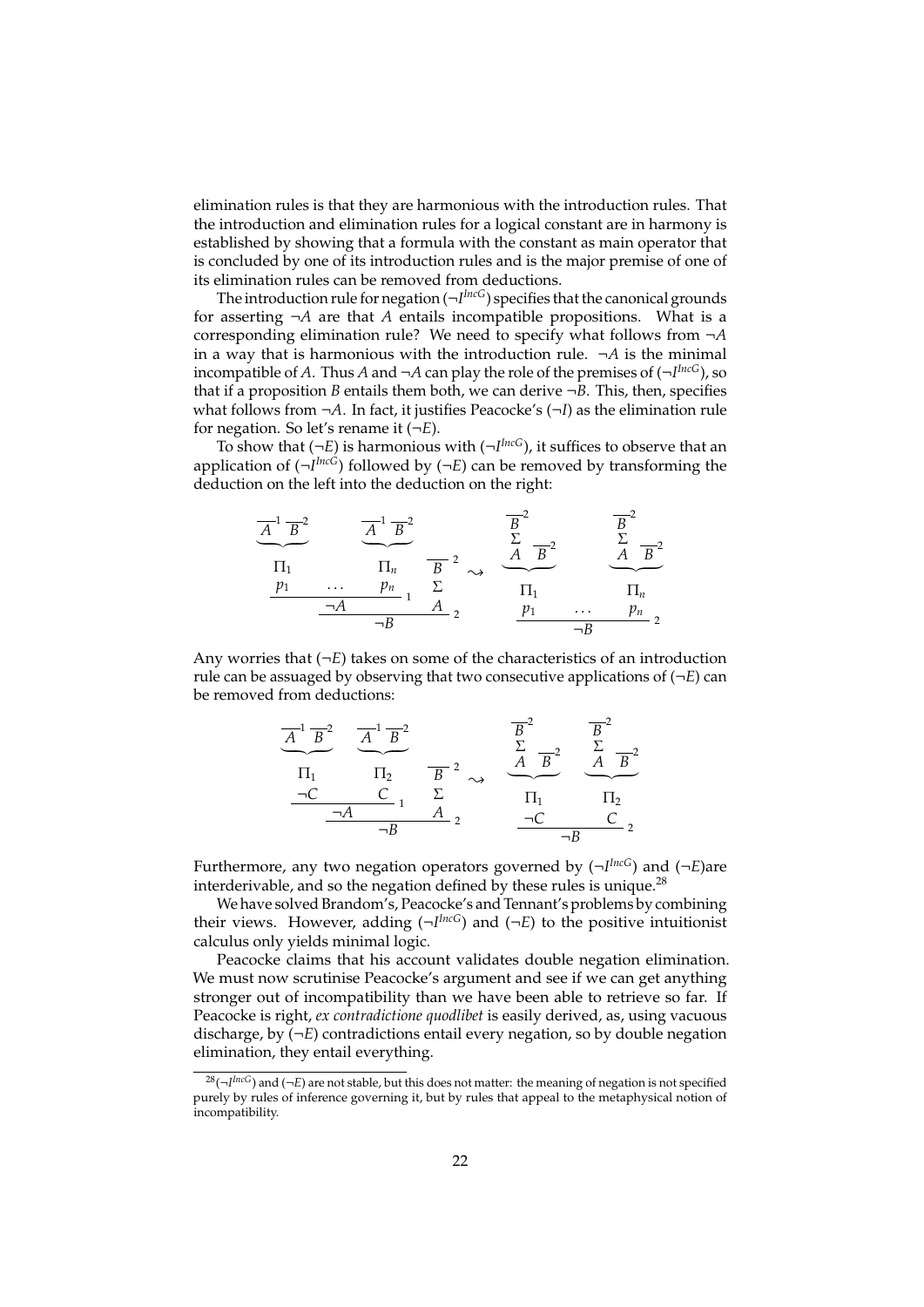# **9 Peacocke's Argument for Classical Logic**

Peacocke's argument that double negation elimination is validated by his account of negation is, in Wright's words, terse. Wright reconstructs the argument, where (IC) is the principle that the negation of a proposition is a weakest proposition incompatible with it:

Write  $W(A, B)$  for: *B* is a weakest statement incompatible with *A*. Plainly, if  $W(A, B)$ , then any statement which entails that *A* is not true, and thereby via (IC) entails ¬*A*, entails *B*. So in particular, ¬*A* itself entails *B*. Now suppose the relation **W**(*A*, *B*) is symmetric. Then whenever  $W(A, B)$  holds, so does  $W(B, A)$ , and hence, by the reflection just mooted,  $\neg B$  entails *A*. Since (IC) ensures that  $W(A, \neg A)$ , it follows—taking ¬*A* for "*B*"—that ¬¬*A* entails *A*. (Wright, 1993, 128)

We can make the argument even less terse and more perspicuous by formalising it. I restrict consideration, as does Peacocke, to the binary case. I write *A* † *B* for '*A* is incompatible with *B*'. † has the following rules:

$$
(\neg I^{\dagger}) \begin{array}{ccc} & \overline{A} & i \\ \Pi & \Sigma & (\neg E^{\dagger}) & \overline{A} + \overline{A} \\ \hline B + C & B & C \\ \neg A & & & \end{array} \qquad (\neg E^{\dagger}) \begin{array}{ccc} & \overline{A} + \overline{A} & & (S^{\dagger}) & \frac{A + B}{B + A} \\ & & & \end{array}
$$

 $(\neg I^{\dagger})$  is  $(\neg I^{Inc})$  with the statement of the incompatibility of the propositions derived from *A* added as a premise. Wright's principle (IC) is easily derived:

$$
\begin{array}{c|cc}\n & A + C & \overline{A}^1 & C \\
\hline\n\neg A & & \\
\end{array}
$$

The incompatibility of *A* and  $\neg A$  is encapsulated by  $(E^{\dagger})$ .  $(\neg E)$ , the rule Peacocke calls  $(\neg I)$ , is derivable from  $(\neg I^{\dagger})$  and  $(\neg E^{\dagger})$ . The symmetry of incompatibility, or the more general claim that it is irrelevant in which order incompatible propositions are listed, is left implicit in  $(\neg I^{Inc})$  and  $(\neg I^{IncG})$ , as the premises can be arranged in any order. The binary case is captured by  $(S^+)$ .  $(\neg I^+)$  is effectively an elimination rule for †. There is no introduction rule for †, and for the fundamental case there cannot be one: whether two propositions are primitively incompatible is immediate from their content and not derived from other propositions.

Next we formulate principles for Wright's **W**. If **W**(*A*, *B*), then *A* and *B* are incompatible, and if  $W(A, B)$  and *A* is incompatible with *C*, then *C* entails *B*:

$$
(\mathbf{W}E^1) \frac{\mathbf{W}(A,B)}{A+B} \qquad (\mathbf{W}E^2) \frac{\mathbf{W}(A,B)}{B} \frac{A+C}{C}
$$

*B* is a weakest incompatible of *A* if it is incompatible with *A* and entailed by any proposition incompatible with *A*:

$$
(WI)
$$
\n
$$
\begin{array}{c}\n\overline{A + C}^i \quad \overline{C}^i \\
\hline\n\frac{A + B}{W(A, B)}\n\end{array}
$$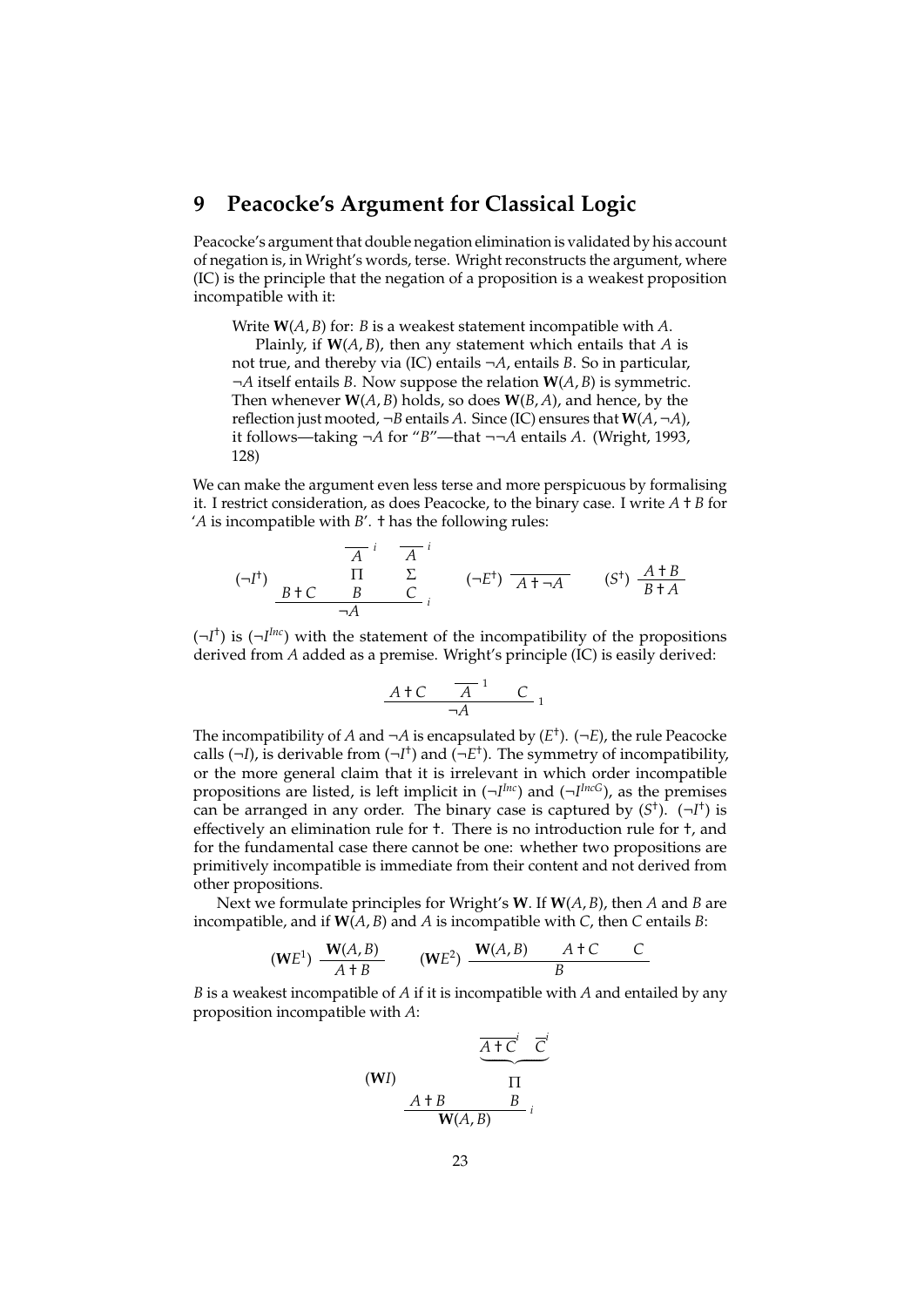where *C* is parametric, i.e. it does not occur in *B* nor in any assumption it depends on other than *A* † *C* and *C*. Using propositional quantification, **W**(*A*, *B*) is equivalent to *A* † *B*  $\land$   $\forall q[(A \dagger q) \rightarrow (q \rightarrow B)]^{29}$ 

We derive  $W(A, \neg A)$ , i.e.  $\neg A$  is a minimal incompatible of A:

$$
\frac{\overline{A + C^2} \quad \overline{A^1} \quad \overline{C}^2}{W(A, \neg A)^2}^1
$$

So far, although † is symmetric, **W** is not. Interpret  $A$  †  $B$  as  $\neg(A \land B)$  and  $\mathbf{W}(A, B)$ as ¬(*A* ∧ *B*) ∧  $\forall$ *q*[¬(*A* ∧ *q*) → (*q* → *B*)] in intuitionist logic with propositional quantification. Then all the rules of inference for † and **W** are valid, but, as  $\forall q$ [¬(*A* ∧ *q*) → (*q* → *B*)] is not equivalent to  $\forall q$ [¬(*B* ∧ *q*) → (*q* → *A*)], **W**(*A*, *B*) and **W**(*B*, *A*) do not entail each other.

The problem with Peacocke's argument for double negation elimination, as Wright points out, lies with the assumption that **W** is symmetric. If **W** is assumed to be symmetric, we can derive double negation elimination:

$$
\frac{\frac{\overline{A+C}^2 \quad \overline{A}^1 \quad \overline{C}^2}{\overline{A}}}{\frac{W(A,\neg A)}{W(\neg A,A)}}{N}
$$
\n
$$
\frac{W(A,\neg A)}{A}
$$

That incompatibility is symmetric can be accepted as uncontroversial. It is not the notion of incompatibility that is at issue. Neither is it at issue what 'minimal' means. What is at issue is whether combination of the two notions that we are interested in is symmetric. Peacocke has given no reason that it is.

Peacocke does not appeal explicitly to the symmetry of minimal incompatibility. He appeals to the claim that *A* is a minimal incompatible of  $\neg A$ . On this assumption, the rule more immediately justified than the symmetry of **W** is a rule complementary to  $(\neg I^+)$ :

$$
(C†) \frac{}{B+C} \frac{}{B+C} \frac{}{A} \frac{}{C} \frac{}{A}
$$

Together with the rules for **W** and (*S* † ), it entails the symmetry of **W**:

$$
\frac{W(A,B)}{\frac{A+B}{B+A}} \quad \frac{B+C^2}{B+C^2} \quad \frac{W(A,B)}{B} \quad \frac{A+A}{A^2} \quad \frac{A}{C^2}
$$

<sup>29</sup>By an application of (**W***I*) with vacuous discharge, if *B* is true and incompatible with *A*, then it is a weakest incompatible of *A*. We might try to formulate further restrictions on the application of the rule to avoid this consequence. But with the resources at hand it is not evident what this could be, if we do not want to tamper with the consequence relation, as Tennant would advocate. As it stands, (**W***I*) is another reminder that requiring ¬*A* to be the minimal incompatible of *A* (rather than the minimal incompatible composed of *A* and the unique negation) may be asking too much.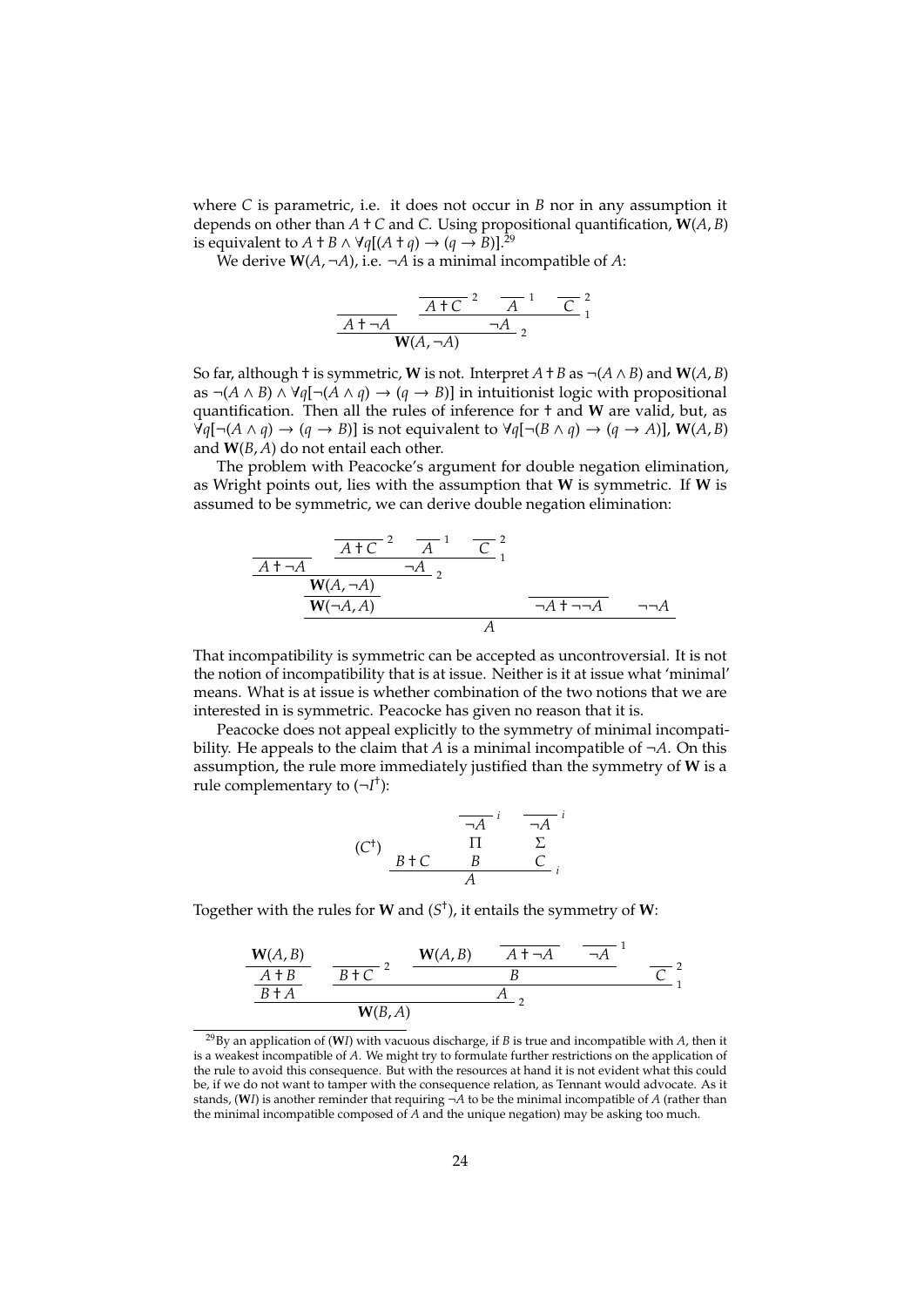We should treat  $(\neg I^{\dagger})$  and  $(C^{\dagger})$  the same. Just as  $(\neg I^{\dagger})$  is instrumental in establishing that  $\neg A$  is a minimal incompatible of  $A$ ,  $(C^{\dagger})$  is instrumental in establishing Peacocke's assumption that *A* is a minimal incompatible of  $\neg A$ . The symmetry of **W** is a consequence of (C<sup>†</sup>), not the other way round. Eschewing use of † and moving to the general case, the rule is

$$
\begin{array}{c}\n\overline{\neg A}^{i} \\
\Pi_1 \\
p_1 \\
\hline\nA\n\end{array}\n\quad\n\begin{array}{c}\n\overline{\neg A}^{i} \\
\Pi_n \\
\hline\n\Gamma_n \\
i\n\end{array}
$$

where  $p_1 \tldots p_n$  are incompatible, or, reintroducing ⊥:

$$
\overline{\mathcal{A}}^i
$$
  

$$
\Pi
$$
  

$$
\frac{\perp}{A}i
$$

These two rules can play no role in an explanation of negation in terms of a primitive notion of incompatibility: they appeal to negation in the discharged premises and create a circular dependence of meaning. Thus the same is the case for (*C* † ). We might as well take negation as primitive.

I conclude that Peacocke's argument for classical logic is fallacious, and hence we are left with minimal logic as the logic of minimal incompatibles. $30$ 

# **10 Minimal Logic as the Logic of Minimal Incompatibilty**

The current investigation has lead to the conclusion that the explication of the meaning of negation in terms of a primitive notion of metaphysical incompatibility is best carried out in within a rule-based framework for the logical constants. The harmonious pair of introduction and elimination rules (¬*I IncG*) and (¬*E*) define the meaning of negation in terms of an independently given notion of metaphysical incompatibility. ( $\neg I^{InCG}$ ) is a self-justifying introduction rule for negation. Appealing to the incompatibility of *A* and ¬*A*, the elimination rule harmonious with (¬*I<sup>mcG</sup>*) is (¬*E*). The two rules guarantee the existence and uniqueness of the negation of every proposition. The negation of *A* is the minimal incompatible of *A* that is composed of *A* and the operator defined by these two rules.

From the purely formal perspective, (¬*I IncG*) and (¬*E*) do not endow negation with any properties that go beyond those of the operator  $\neg$  in minimal logic. But as the formal rules are backed up by a substantial metaphysics, we can answer the critics of minimal logic.

It is true that formally, any propositions can play the role of  $p_1 \ldots p_n$  of (¬*I IncG*). This is the reason why not many philosophers seem to think that minimal logic is the correct logic. Its negation is rather too weak. Of course

 $30$ Notice, incidentally, that on the present account,  $\neg\neg A$  means that *A*'s implying incompatibilities implies incompatibilities. It is questionable that that should imply *A*, especially when considering that the incompatibilities that *A* implies might be from an area of discourse different from the incompatibilities implied by *A*'s implying incompatibilities.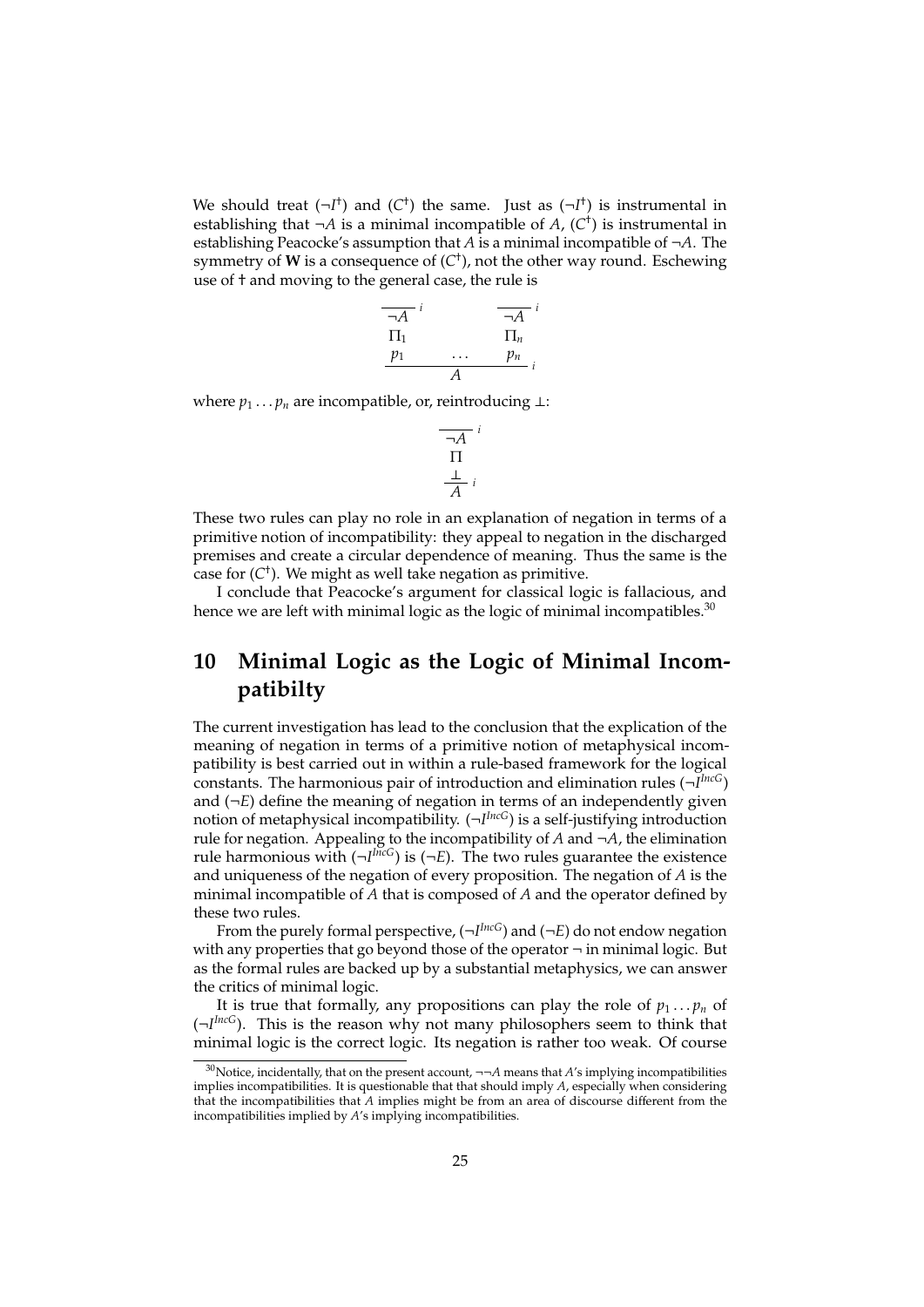mere unacceptability according to idiosyncratic standards is too weak a notion to serve in the definition of a respectable negation. The present account, however, turns to metaphysics to provide an extra-formal criterion for excluding merely idiosyncratically unacceptable propositions from playing the role of the premises  $p_1 \dots p_n$  of  $(\neg I^{IncG})$ . They must be metaphysically incompatible. Their conjunction is false as a matter of metaphysical necessity and not merely idiosyncratically unacceptable. Metaphysics provides an account of what the former have that the latter lack. The appeal to metaphysics ensures that what is formally merely minimal logic has a proper negation after all, as it provides informal criteria that restrict the range of propositions that can play the role of the premises  $p_1 \dots p_n$  of  $(\neg I^{IncG})$ . Metaphysics lets us draw a principled distinction between the kind of propositions required in a satisfactory definition of the meaning of negation and mere idiosyncratic unacceptability. The content of negation is not given by rules alone, but also by metaphysics.

Metaphysics also provides independent reasons for the view that there are primitive incompatibilities. The explanation of negation in terms of incompatibility is well motivated as a solution to the problem of negative truth. It avoids an ontology of negative facts, absences, or otherwise shadowy entities, and respects the intuition that everything that exists is positive, while allowing that there are negative truths.

The argument that establishes ( $\neg I^{IncG}$ ) and ( $\neg E$ ) as a pair of harmonious rules for negation, a pair that provides a satisfactory definition of the meaning of negation in terms of a primitive notion of metaphysical incompatibility, ensuring the existence and uniqueness of the negation of every proposition, does not establish any more than those two rules, and they only give negation the formal force it has in minimal logic. In particular, no argument for *ex contradictione quodlibet* is forthcoming, as that principle would allow the derivation of *more* propositions from ¬*A* than are justified by the canonical grounds for asserting ¬*A* as specified by (¬*I IncG*). No argument for double negation elimination is forthcoming either.

We are left with the unexpected conclusion that minimal logic provides the logic for an account that explicates negation in terms of a metaphysically primitive notion of incompatibility.<sup>31</sup>

#### **References**

Armstrong, D. (2004). *Truth and Truth-Makers*. Cambridge University Press. Ayer, A. J. (1952). Negation. *The Journal of Philosophy 49*(26), 797–815. Berto, F. (2015). A modality called 'negation'. *Mind 124*(495), 761–793. Brandom, R. (2008). *Between Saying and Doing*. Oxford University Press. Cheyne, C. and C. Pigden (2006). Negative truths from positive facts. *Australasian Journal of Philosophy 84*(2), 249–265.

<sup>&</sup>lt;sup>31</sup> Ancestors of this paper or of the ideas therein have profited from many discussions with Dorothy Edgington, Keith Hossack, Guy Longworth and Mark Textor, and with audiences at the II Physis-Filosofía y Análisis Workshop in Granada and in Madrid. I am very much indebted to MM McCabe for discussions of the problem of falsity in ancient Greek philosophy. The referees for *dialectica* provided immensely helpful, constructive criticism that was instrumental in giving the article its final shape.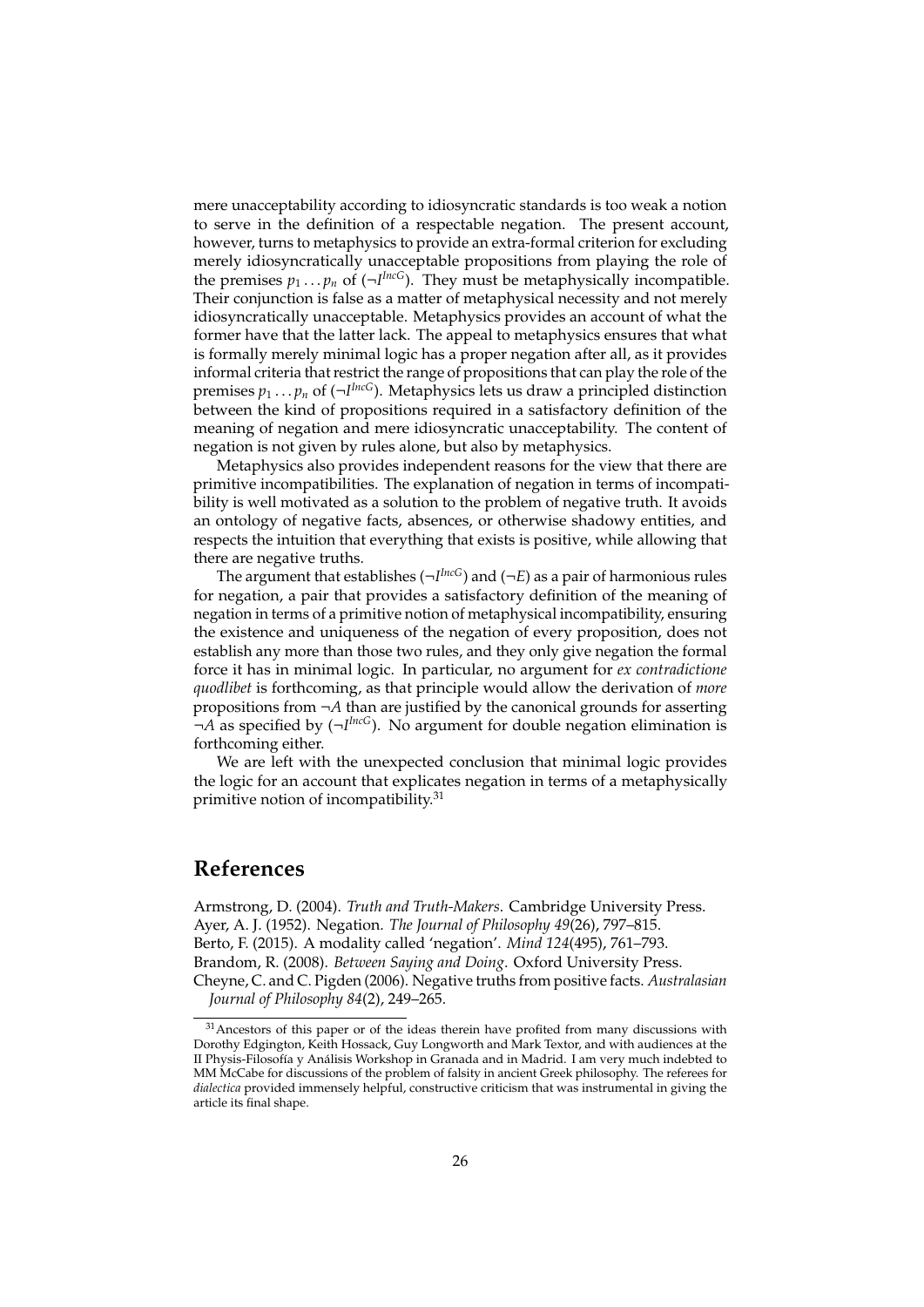- Demos, R. (1917). A discussion of a certain type of negative propositions. *Mind 26*, 188–196.
- Denyer, N. (1991). *Language, Thought and Falsehood in Ancient Greek Philosophy*. London, New York: Routledge.
- Dummett, M. (1978a). The justification of deduction. In *Truth and Other Enigmas*, pp. 290–318. London: Duckworth.
- Dummett, M. (1978b). The philosophical basis of intuitionistic logic. In *Truth and Other Enigmas*, pp. 215–247. London: Duckworth.
- Dummett, M. (1993a). *The Logical Basis of Metaphysics*. Cambridge, Mass.: Harvard University Press.
- Dummett, M. (1993b). What is a Theory of Meaning? (II). In *The Seas of Language*, pp. 34–93. Oxford: Clarendon.
- Gentzen, G. (1934). Untersuchungen über das logische Schließen. Mathematische *Zeitschrift 39*, 176–210, 405–431.
- Gentzen, G. (1936). Die Widerspruchsfreiheit der reinen Zahlentheorie. *Mathematische Annalen 112*, 493–565.
- Hobbes, T. (2000). Pars prima, sive logica. In K. Schumann (Ed.), *Elementa Philosophiae I: De Corpore*. Paris: Vrin.
- Kirk, G., J. Raven, and M. Schofield (1983). *The Presocratic Philosophers. A Critical History with a Selection of Texts* (2 ed.). Cambridge University Press.
- Kürbis, N. (2015a). Proof-theoretic semantics, a problem with negation and prospects for modality. *The Journal of Philosophical Logic 44*, 713–727.
- Kürbis, N. (2015b). What is wrong with classical negation? Grazer Philosophische *Studien 92*(1), 51–85.
- Kürbis, N. (2018). Molnar on truthmakers for negative truths. Metaphysica 19(2), 251–257.
- Kürbis, N. (2019a). The importance of being erroneous. Australasian Philosophical *Review 3*(2).
- Kürbis, N. (2019b). Proof and Falsity. A Logical Investigation. Cambridge University Press.
- Locke, J. (1979). *An Essay Concerning Human Understanding*. Oxford: Oxford University Press.
- McCabe, M. (2006). *Plato and his Predecessors. The Dramatisation of Reason*. Cambridge University Press.
- McCabe, M. (2019). First chop your*logos*... Socrates and the sophists on language, logic and development. *Australasian Philosophical Review 3*(2).
- Milne, P. (1994). Classical harmony: Rules of inference and the meanings of the logical constants. *Synthese 100*, 49–94.
- Molnar, G. (2000). Truthmakers for negative truths. *Australasian Journal of Philosophy 78*(1), 72–86.
- Mumford, S. (2007). Negative truth and falsehood. *Proceedings of the Aristotelian Society CVII*, 45–71.
- Peacocke, C. (1987). Understanding the logical constants: A realist's account. *Proceedings of the British Academy 73*, 153–200.

Plato (1997). *Complete Works*. Indianapolis: Hackett.

- Prawitz, D. (1965). *Natural Deduction*. Stockholm, Göteborg, Uppsala: Almqvist and Wiksell.
- Prawitz, D. (1972). The philosophical position of proof theory. In R. O. *et al.* (Ed.), *Contemporary Philosophy in Scandinavia*. (Baltimore: John Hopkins Press.
- Prawitz, D. (1977). Meaning and proofs: On the conflict between classical and